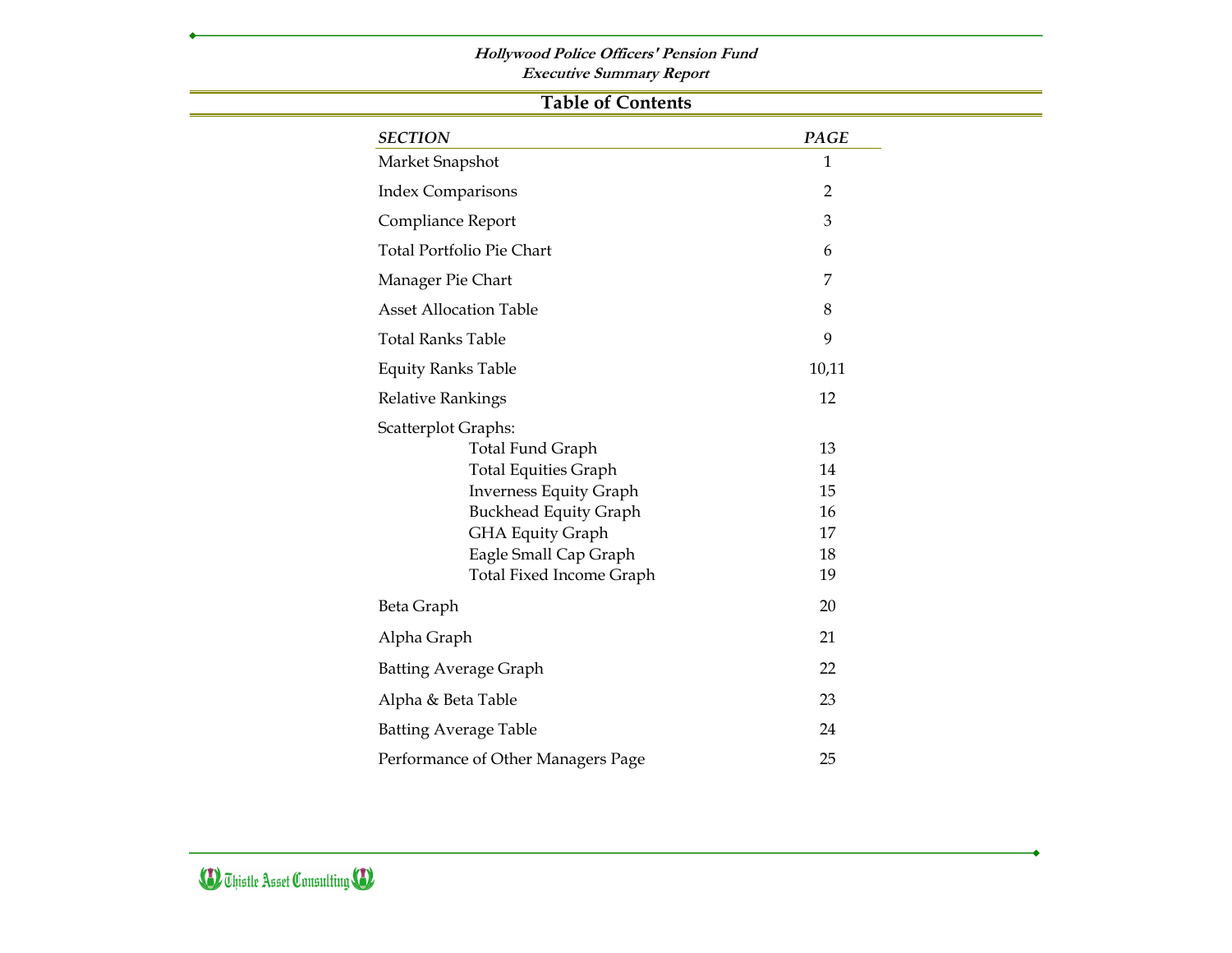| Inder                |
|----------------------|
| <b>June 30, 2013</b> |
|                      |



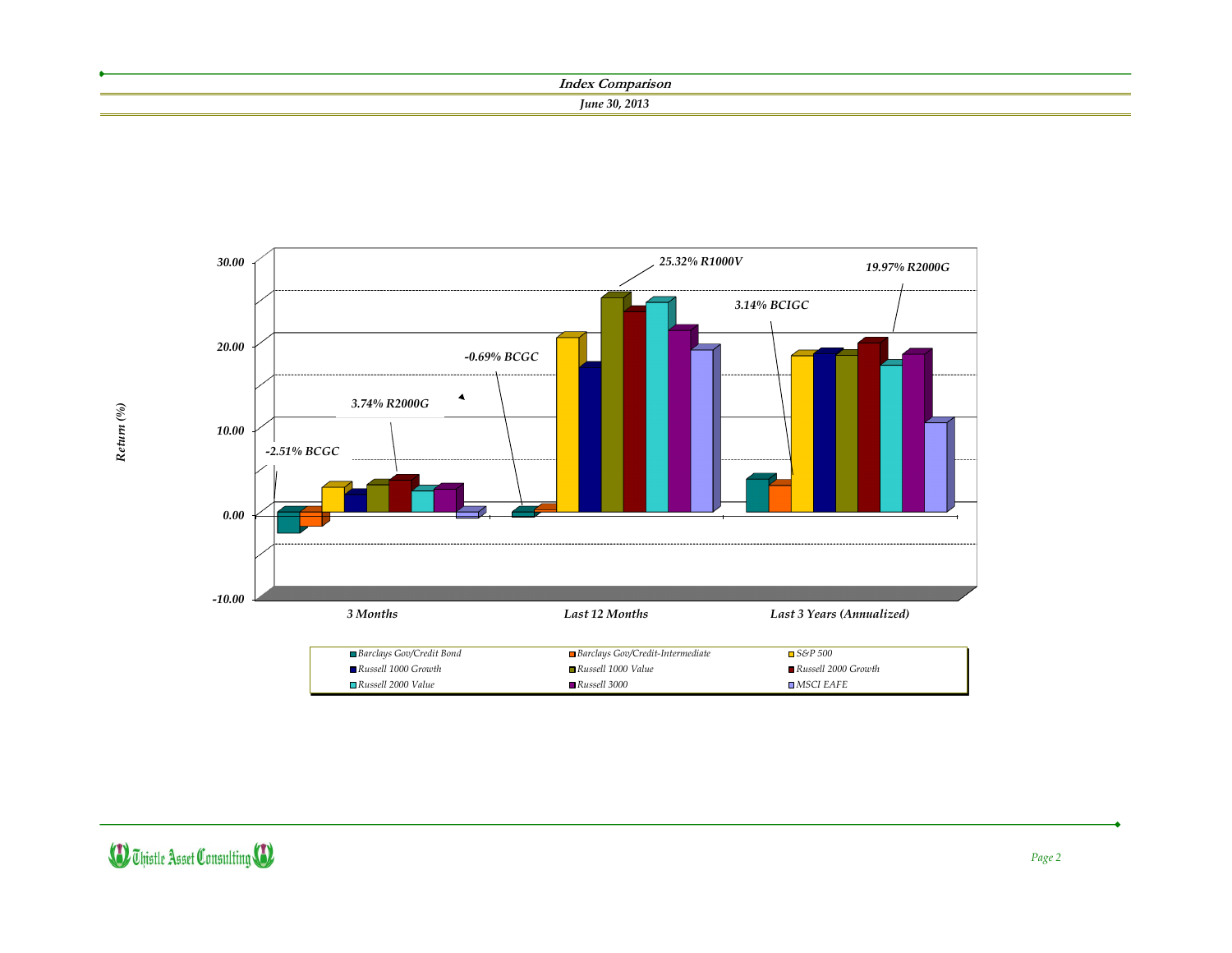*Page 3*

|    |                                                                                                                                                                                                          | <b>YES</b> | $\underline{\mathsf{NO}}$ |
|----|----------------------------------------------------------------------------------------------------------------------------------------------------------------------------------------------------------|------------|---------------------------|
|    | <b>TOTAL FUND RETURNS</b>                                                                                                                                                                                |            |                           |
| 1. | Did the total 3-year return exceed the policy, which is comprised of 19%<br>S&P500, 10% R1000G, 7% R1000V, 7% R2000, 7% S&P Mid. 400, 20.5% BCIGC,<br>20.5% BCGC, 5% BCIAB, 4% T-Bill?[10.31 vs. 11.04]  | П          | ⊽                         |
| 2. | Did the total 5-year return exceed the policy, which is comprised of 19%<br>S&P500, 10% R1000G, 7% R1000V, 7% R2000, 7% S&P Mid. 400, 20.5% BCIGC,<br>20.5% BCGC, 5%BCIAB, and 4% T-Bill?[5.53 vs. 6.28] | П          | ⊽                         |
|    | COMBINED EQUITY                                                                                                                                                                                          |            |                           |
| 1. | Is the amount invested in all issuing companies less than 5% of the Fund's total<br>market value?                                                                                                        | ⊽          | П                         |
| 2. | Is the aggregate investment in all companies less than 5% of the outstanding<br>stock of the company?                                                                                                    | ⊽          | П                         |
|    |                                                                                                                                                                                                          |            |                           |
| 3. | Is the amount invested in foreign securities less than or equal to 25% of the<br>Fund's total assets?                                                                                                    | ⊽          | П                         |
|    | INDIVIDUAL EQUITY                                                                                                                                                                                        |            |                           |
|    | <i>Inverness</i>                                                                                                                                                                                         |            |                           |
| 1. | Did the equity return equal or exceed the S&P500 over the trailing 3-year<br>period? [17.54 vs. 18.45]                                                                                                   | П          | ⊽                         |
| 2. | Did the equity return equal or exceed the S&P500 over the trailing 5-year<br>period? [5.36 vs. 7.01]                                                                                                     | П          | ⊽                         |
| 3. | Is Inverness' trailing 5-year standard deviation below the standard deviation of<br>the S&P500? [19.20 vs. 18.26]                                                                                        | $\Box$     | ⊽                         |
| 4. | Did the 3-year equity return rank in the top 40% of the Mobius Broad Large Cap<br>Core Universe? [61st]                                                                                                  | П          | ⊽                         |
| 5. | Did the 5-year equity return rank in the top 40% of the Mobius Broad Large Cap<br>Core Universe? [77th]                                                                                                  | П          | ⊽                         |

### **D** Thistle Asset Consulting **(D**

#### **Hollywood Police Officers' Pension Fund Compliance Report**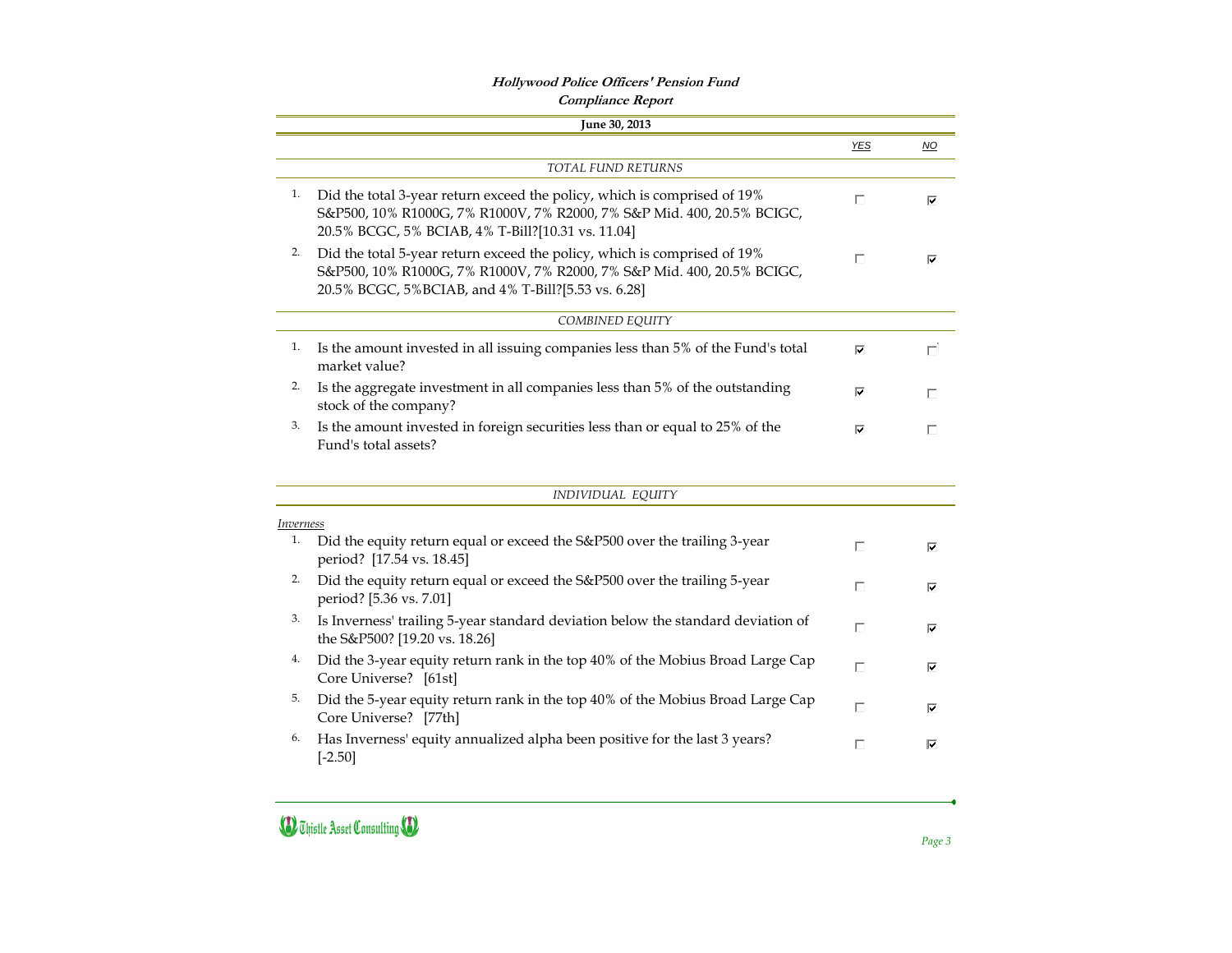### **Hollywood Police Officers' Pension Fund**

*Page 4*

|    | <b>Compliance Report</b>                                                                                                |            |                                 |
|----|-------------------------------------------------------------------------------------------------------------------------|------------|---------------------------------|
|    | June 30, 2013                                                                                                           |            |                                 |
|    |                                                                                                                         | <b>YES</b> | $\underline{\mathsf{NO}}$       |
|    | INDIVIDUAL EQUITY (continued)                                                                                           |            |                                 |
|    | Garcia, Hamilton & Associates                                                                                           |            |                                 |
| 1. | Did the equity return equal or exceed its R1000G index during the trailing 3-<br>year period? [15.38 vs. 18.68]         | П          | ⊽                               |
| 2. | Did the equity return equal or exceed its R1000G index during the trailing 5-<br>year period?[5.16 vs. 7.47]            | П          | ⊽                               |
| 3. | Is GHA trailing 5-year standard deviation below the standard deviation of its<br>R1000G index? [17.70 vs. 18.43]        | ⊽          | $\Box$                          |
| 4. | Does the 3-year equity return rank in the top 40% of the Mobius Broad Large<br>Cap Growth Conservative Universe? [85th] | П          | $\overline{\blacktriangledown}$ |
| 5. | Does the 5-year equity return rank in the top 40% of the Mobius Broad Large<br>Cap Growth Conservative Universe? [72nd] | П          | ⊽                               |
| 8. | Has GHA equity annualized alpha been positive for the last 3 years? [-2.74]                                             | П          | ⊽                               |
|    | Eagle Asset Management-R2000                                                                                            |            |                                 |
| 1. | Did the equity return equal or exceed its R2000 index during the trailing 3-year<br>period? [17.46 vs. 18.67]           | ⊽          | П                               |
| 2. | Did the equity return equal or exceed its R2000 index during the trailing 5-year<br>period? [7.50 vs. 8.77]             | П          | ⊽                               |
| 3. | Is Eagle's trailing 5-year standard deviation below the standard deviation of its<br>R2000 index? [20.74 vs. 23.86]     | ⊽          | П                               |
| 4. | Does the 3-year equity return rank in the top 40% of the Mobius Broad Small<br>Cap Universe? [71st]                     | П          | ⊽                               |
| 5. | Does the 5-year equity return rank in the top 40% of the Mobius Broad Small<br>Cap Universe? [86th]                     | П          | ⊽                               |
| 6. | Has Eagle's equity annualized alpha been positive for the last 3 years?<br>$[0.21]$                                     | ⊽          | $\Box$                          |

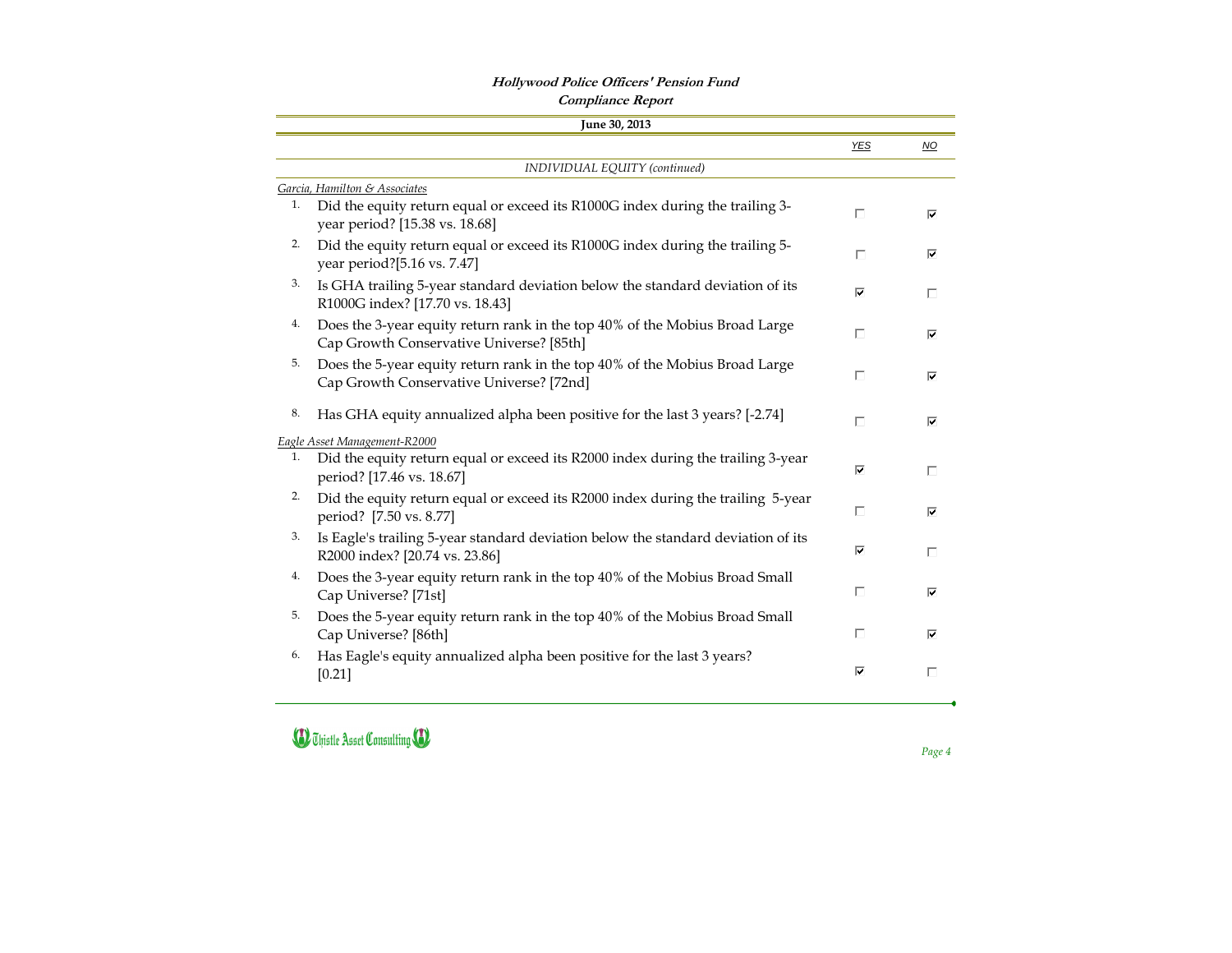#### **Hollywood Police Officers' Pension Fund Compliance Report**

*Page 5*

|                 | June 30, 2013                                                                                                                                 |        |                           |
|-----------------|-----------------------------------------------------------------------------------------------------------------------------------------------|--------|---------------------------|
|                 |                                                                                                                                               | $YES$  | $\underline{\mathsf{NO}}$ |
|                 | INDIVIDUAL EQUITY (continued)                                                                                                                 |        |                           |
| <b>Buckhead</b> |                                                                                                                                               |        |                           |
| 1.              | Did the equity return equal or exceed its R1000V index during the trailing 3-year period?<br>$[13.64 \text{ vs. } 18.51]$                     | П      | ⊽                         |
| 2.              | Did the equity return equal or exceed its R1000V index during the trailing 5-year period?<br>$[5.72 \text{ vs. } 6.67]$                       | П      | ⊽                         |
| 3.              | Is the Buckhead trailing 5-year standard deviation below the standard deviation of its R1000V index?<br>$[15.94 \text{ vs. } 19.48]$          | ⊽      | П                         |
| 4.              | Does the 3-year equity return rank in the top 40% of the Mobius Broad Large Cap Value Core<br>Universe? [99th]                                | П      | ⊽                         |
| 5.              | Does the 5-year equity return rank in the top 40% of the Mobius Broad Large Cap Value Core<br>Universe? [82nd]                                | П      |                           |
| 6.              | Has Buckhead's equity annualized alpha been positive for the last 3 years? [-1.56]                                                            |        | ⊽                         |
|                 | TOTAL FIXED INCOME                                                                                                                            | $\Box$ | ⊽                         |
|                 |                                                                                                                                               |        |                           |
| 1.              | Did the 3-year fixed income return exceed the policy (44.5% BCIGC, 44.5% BCGC, 11% BCIAB)?<br>$[4.03 \text{ vs. } 3.45]$                      | ⊽      | П                         |
| 2.              | Did the 5-year fixed income return exceed the policy (44.5% BCIGC, 44.5% BCGC, 11% BCIAB)? [6.06<br>vs. 4.89]                                 | ⊽      | П                         |
| 3.              | Did the 3-year total fixed income return rank in the top 40% of the Fixed Income Universe (44.5%<br>Broad Fixed & 55.5% Intermediate)? [56th] | П      | ⊽                         |
| 4.              | Did the 5-year total fixed income return rank in the top 40% of the Fixed Income Universe (44.5%<br>Broad Fixed & 55.5% Intermediate)? [28th] | ⊽      | П                         |
| 5.              | Are all fixed income investments ranked in the highest four categories by Standard and Poors,<br>Moody's, or Fitch's Manual?                  | ⊽      | П                         |
| 9.              | Has the total fixed income annualized alpha been positive over rolling 3-year periods? [0.57]                                                 |        |                           |
|                 |                                                                                                                                               | ⊽      | Л                         |

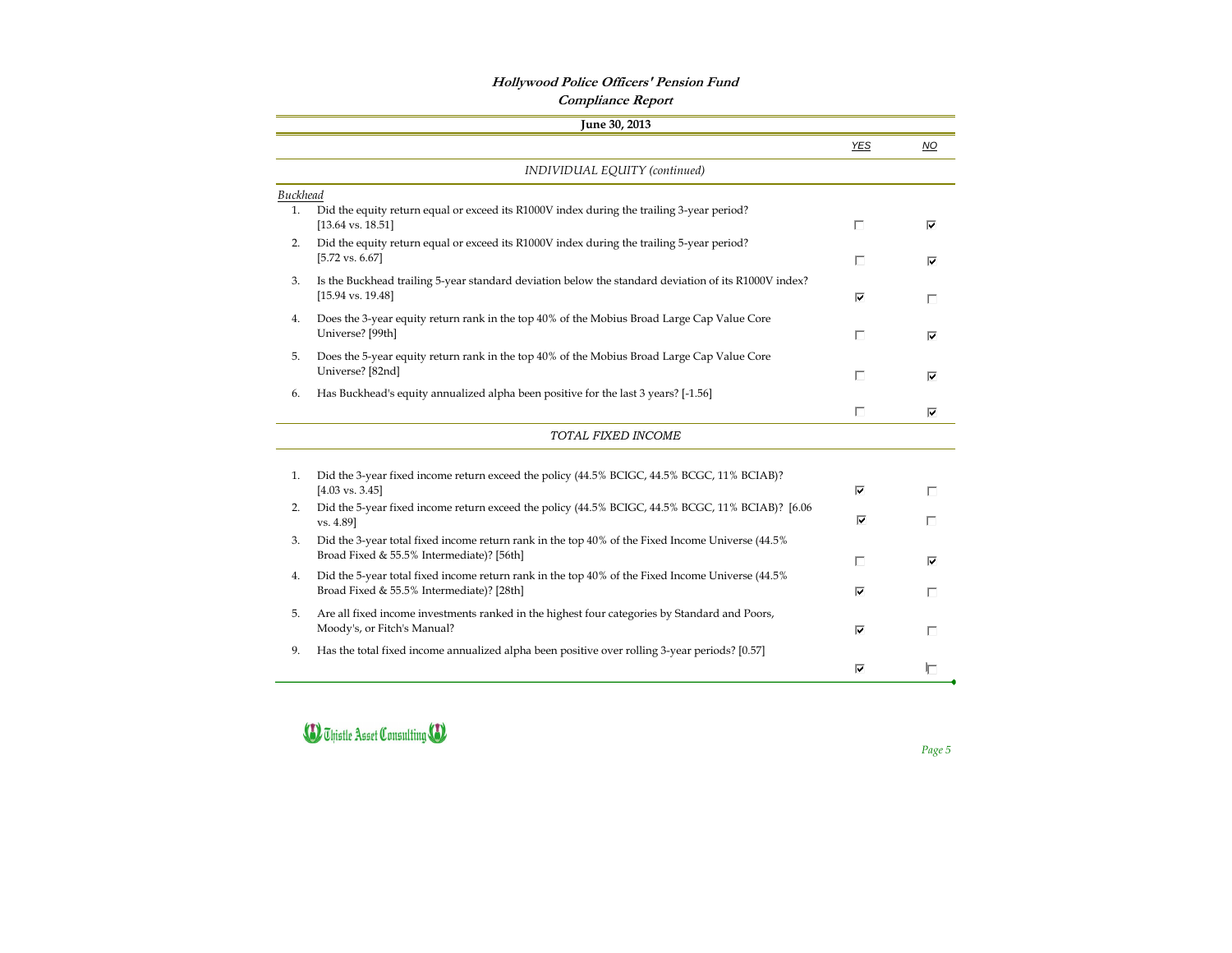**NO- No audit by regulatory agency**

**NO- No commercial mortgaged backed securities held in the Hollywood Fla. Police Pension Fund**

**NO**

**HOLLYWOOD FLORIDA POLICE PENSION FUND - Per Investment Guidelines dated: 11/16/2012 FOREIGN HOLDING LIMITED TO: 15% of Fund at Cost 5.55% of Total Fund at Cost 3.12% of Total Equities at Cost 6.95% of Total Fixed @ Cost**

8. Are you invested in any unhedged and/or levereged derivatives?

**NO**

11. Name of person completing this form (**please include company name**)? **ROBERT K. MADDOCK- SR. VP @ INVERNESS COUNSEL LLC**



*Page 5a*

9. What percentage of equity is international? The manager must immediately notify the Board and the Consultant when the international exposure reaches ten percent (10%). An explanation will be needed as to why the manager is changing their discipline. (This does not apply to managers that are 100% international equity and to those that have been previously given permission by the board and the consultant)

10. Are you invested in any companies on the SBA's website? (Please review list of scrutinized companies on the following website: **http://www.sbafla.com/fsb/Home/ProtectingFloridasInvestmentAct/tabid/751/Default.aspx**

- 1. Have there been any changes in your organization? Have you undergone any change in ownership or control? **NO- There have been no changes in control or ownership**
- 2. **NO- There have been no changes in our investment philosophy** Have there been any changes in your investment philosophy?
- 3. **NO- There have been no changes in our staff of investment professionals** Have there been any changes in your staff of investment professionals?
- 4. **No substantial change- 0.01% OF AUM LOST** Have you lost a substantial amount of business (amount of percentage of assets under management)?
- 5. **No substantial change- 0.43% OF AUM GAINED** Have you gained a substantial amount of business (amount of percentage of assets under management)?
- 6. Have there been any new investigations begun by any state or federal government or their agencies, or any charges filed, with regard to any division or unit of your company, and in particular anyone who directly or indirectly performs services for this client? Please provide details (if there is any doubt, please err on the side of providing too much information).

#### **Manager Compliance Questionnaire**

**June 30, 2013**

7. For managers, with fixed income portfolios that we monitor, are you currently invested in commercial mortgage backed securities (CMBS)? (If yes, please give % of fixed portfolio)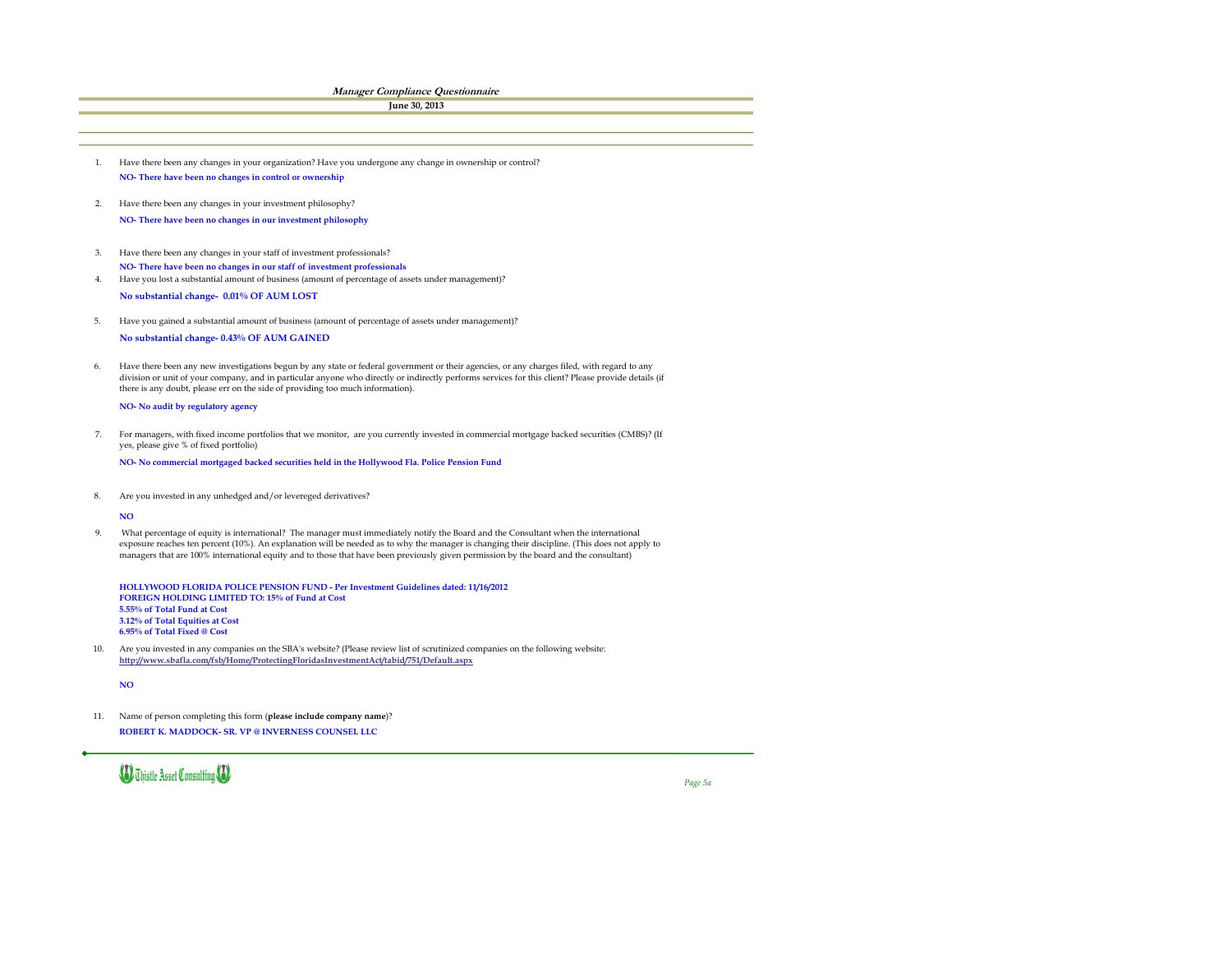We gained \$6 million in assets during the quarter.

No.

N/A

No.

Our Value Equity product does not currently hold any foreign securities.

No.

٠

8. Are you invested in any unhedged and/or levereged derivatives?

Deneen Bingham - Buckhead Capital Management, LLC



9. What percentage of equity is international?

*Page 5b*

The manager must immediately notify the Board and the Consultant when the international exposure reaches ten percent (10%). An explanation will be needed as to why the manager is changing their discipline. (This does not apply to managers that are 100% international equity and to those that have been previously given permission by the board and the consultant)

10. Are you invested in any companies on the SBA's website? (Please review list of scrutinized companies on the following website: **http://www.sbafla.com/fsb/Home/ProtectingFloridasInvestmentAct/tabid/751/Default.aspx**

11. Name of person completing this form (**please include company name**)?

6. Have there been any new investigations begun by any state or federal government or their agencies, or any charges filed, with regard to any division or unit of your company, and in particular anyone who directly or indirectly performs services for this client? Please provide details (if there is any doubt, please err on the side of providing too much information).

7. For managers, with fixed income portfolios that we monitor, are you currently invested in commercial mortgage backed securities (CMBS)? (If yes, please give % of fixed portfolio)

|    | <i>Managel Comphance Questionnane</i>                                                                    |
|----|----------------------------------------------------------------------------------------------------------|
|    | June 30, 2013                                                                                            |
|    |                                                                                                          |
|    |                                                                                                          |
|    |                                                                                                          |
|    |                                                                                                          |
|    | Have there been any changes in your organization? Have you undergone any change in ownership or control? |
|    | No.                                                                                                      |
|    |                                                                                                          |
| 2. | Have there been any changes in your investment philosophy?                                               |
|    |                                                                                                          |
|    | No.                                                                                                      |
|    |                                                                                                          |
| 3. | Have there been any changes in your staff of investment professionals?                                   |
|    | One Small/SMID Cap analyst left the firm effective June 30, 2013.                                        |
| 4. | Have you lost a substantial amount of business (amount of percentage of assets under management)?        |
|    |                                                                                                          |
|    | We lost \$190 million (7 accounts) during the quarter.                                                   |
| 5. | Have you gained a substantial amount of business (amount of percentage of assets under management)?      |
|    |                                                                                                          |
|    |                                                                                                          |

#### **Manager Compliance Questionnaire**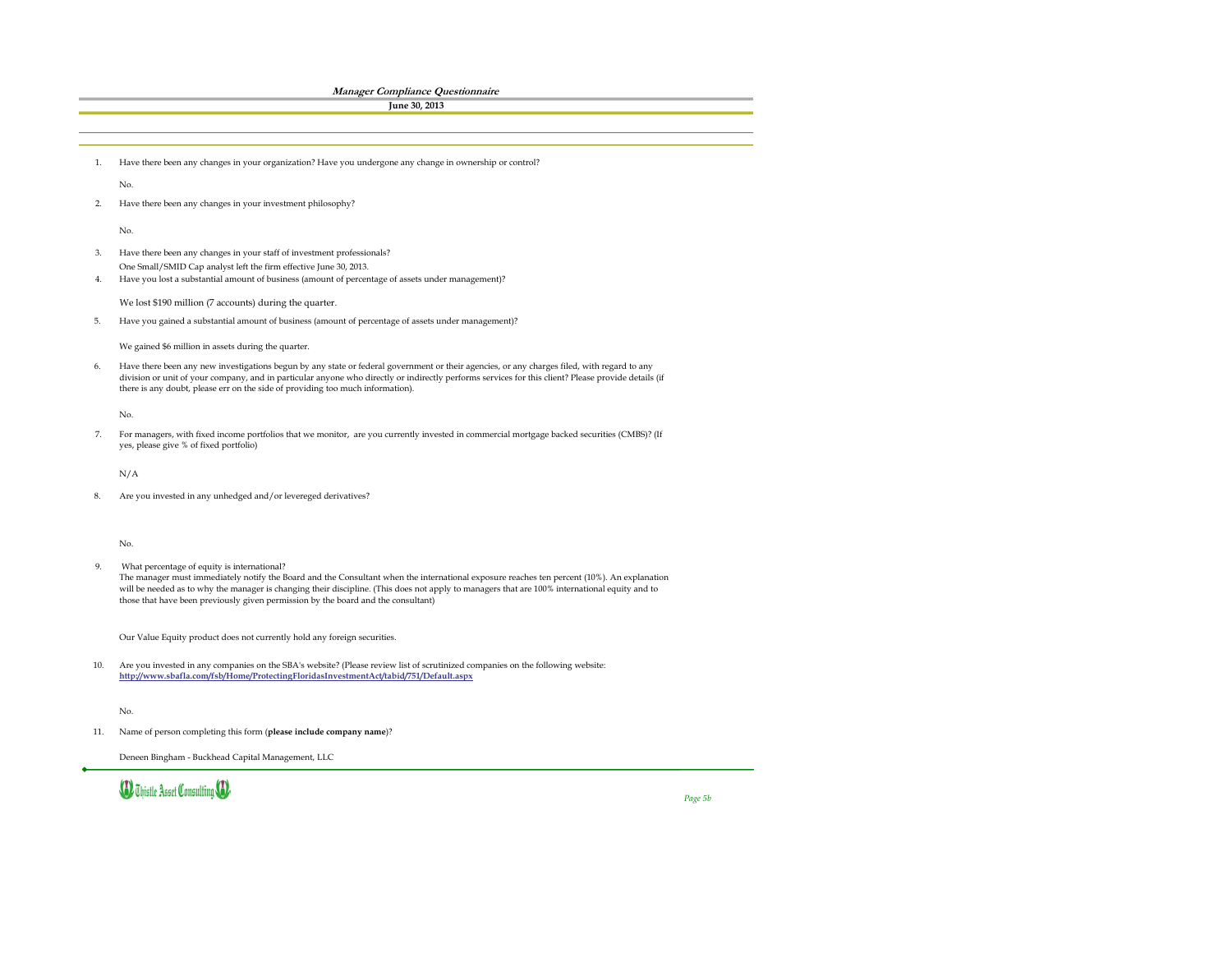11. Name of person completing this form (**please include company name**)? **Greg Serota, Eagle Asset Management**



 $\leftarrow$ 

*Page 5c*

|     | <b>Manager Compliance Questionnaire</b>                                                                                                                                                                                                                                                            |
|-----|----------------------------------------------------------------------------------------------------------------------------------------------------------------------------------------------------------------------------------------------------------------------------------------------------|
|     | June 30, 2013                                                                                                                                                                                                                                                                                      |
|     |                                                                                                                                                                                                                                                                                                    |
|     |                                                                                                                                                                                                                                                                                                    |
|     |                                                                                                                                                                                                                                                                                                    |
| 1.  | Have there been any changes in your organization? Have you undergone any change in ownership or control?                                                                                                                                                                                           |
|     | No.                                                                                                                                                                                                                                                                                                |
|     |                                                                                                                                                                                                                                                                                                    |
| 2.  | Have there been any changes in your investment philosophy?                                                                                                                                                                                                                                         |
|     | No.                                                                                                                                                                                                                                                                                                |
|     |                                                                                                                                                                                                                                                                                                    |
| 3.  | Have there been any changes in your staff of investment professionals?                                                                                                                                                                                                                             |
|     | No.                                                                                                                                                                                                                                                                                                |
| 4.  | Have you lost a substantial amount of business (amount of percentage of assets under management)?                                                                                                                                                                                                  |
|     | No.                                                                                                                                                                                                                                                                                                |
|     |                                                                                                                                                                                                                                                                                                    |
| 5.  | Have you gained a substantial amount of business (amount of percentage of assets under management)?                                                                                                                                                                                                |
|     | No.                                                                                                                                                                                                                                                                                                |
|     |                                                                                                                                                                                                                                                                                                    |
| 6.  | Have there been any new investigations begun by any state or federal government or their agencies, or any charges filed, with regard to any<br>division or unit of your company, and in particular anyone who directly or indirectly performs services for this client? Please provide details (if |
|     | there is any doubt, please err on the side of providing too much information).                                                                                                                                                                                                                     |
|     | No.                                                                                                                                                                                                                                                                                                |
|     |                                                                                                                                                                                                                                                                                                    |
|     | For managers, with fixed income portfolios that we monitor, are you currently invested in commercial mortgage backed securities (CMBS)? (If                                                                                                                                                        |
|     | yes, please give % of fixed portfolio)                                                                                                                                                                                                                                                             |
|     | No.                                                                                                                                                                                                                                                                                                |
|     |                                                                                                                                                                                                                                                                                                    |
| 8.  | Are you invested in any unhedged and/or levereged derivatives?                                                                                                                                                                                                                                     |
|     |                                                                                                                                                                                                                                                                                                    |
|     |                                                                                                                                                                                                                                                                                                    |
|     | No.                                                                                                                                                                                                                                                                                                |
|     |                                                                                                                                                                                                                                                                                                    |
| 9.  | What percentage of equity is international?                                                                                                                                                                                                                                                        |
|     | The manager must immediately notify the Board and the Consultant when the international exposure reaches ten percent (10%). An explanation                                                                                                                                                         |
|     | will be needed as to why the manager is changing their discipline. (This does not apply to managers that are 100% international equity and to<br>those that have been previously given permission by the board and the consultant)                                                                 |
|     |                                                                                                                                                                                                                                                                                                    |
|     | Firm wide assets - approximately 3%                                                                                                                                                                                                                                                                |
|     |                                                                                                                                                                                                                                                                                                    |
|     |                                                                                                                                                                                                                                                                                                    |
| 10. | Are you invested in any companies on the SBA's website? (Please review list of scrutinized companies on the following website:<br>http://www.sbafla.com/fsb/Home/ProtectingFloridasInvestmentAct/tabid/751/Default.aspx                                                                            |
|     |                                                                                                                                                                                                                                                                                                    |
|     | No.                                                                                                                                                                                                                                                                                                |
|     |                                                                                                                                                                                                                                                                                                    |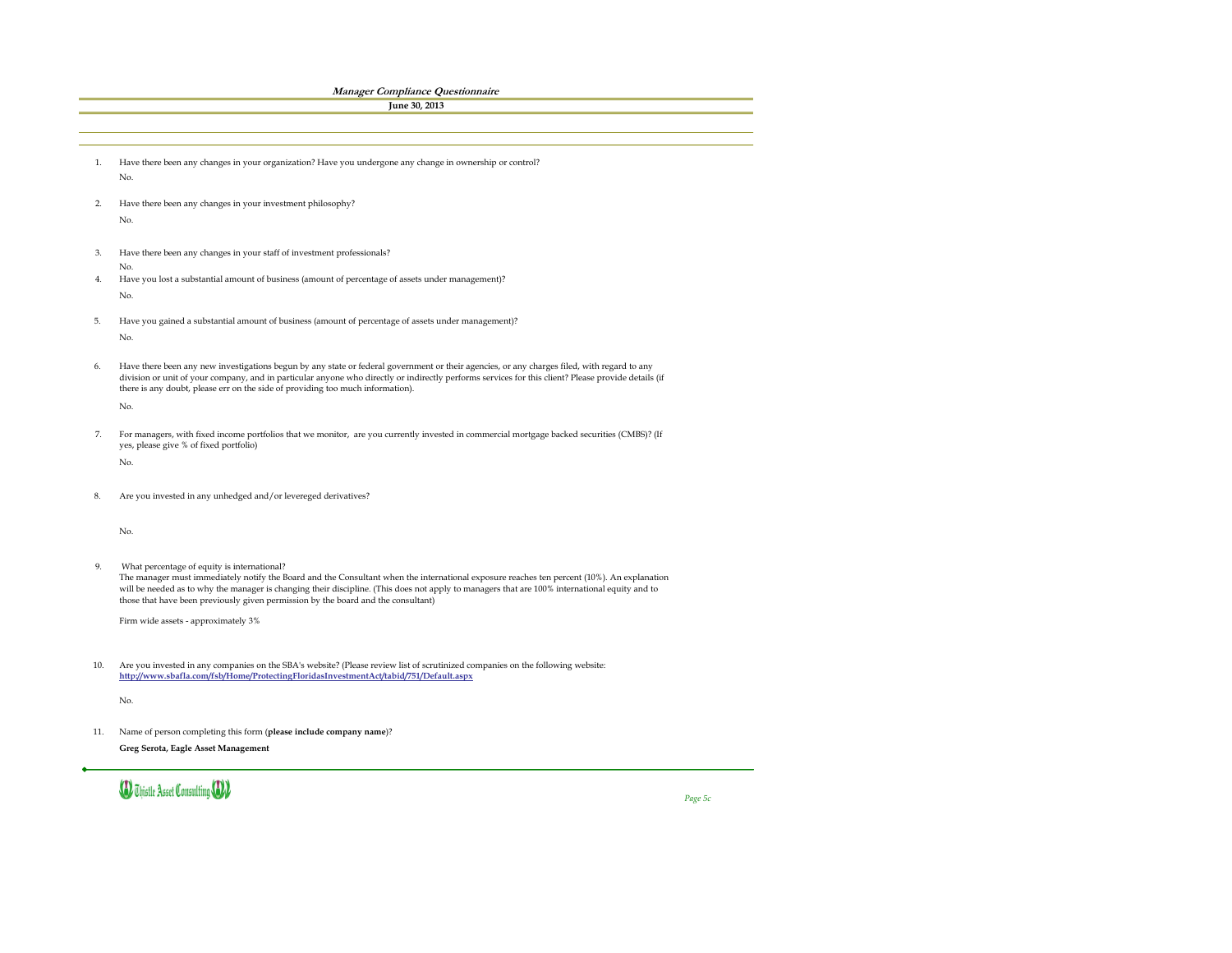No, there have been no new investigations by any state or federal government or their agencies, or any charges filed, with regard to any division or unit of our compnay, and in particular anyone who directly or indirectly performs services for our clients.

We do not hold commerical mortgage backed securities (CMS) in any of our fixed income portfolios.

As ofJune 30, 2013, we did not hold any international equities in our Quality Growth Equity strategies.

8. Are you invested in any unhedged and/or levereged derivatives?

We do not invest in any unhedged and/or leveraged derivatives.

As of June 30, 2013, the firm did not invest in any companies on the SBA's website.

Ruby Dang - Garcia Hamilton & Associates, L.P.



*Page 5d*

- 1. Have there been any changes in your organization? Have you undergone any change in ownership or control?During 2Q13, Garcia Hamilton & Associates did not have any organizational changes.
- 2. Since the inception of Garcia Hamilton & Associates, there have been no changes in our investment philosophy. Have there been any changes in your investment philosophy?
- 3. There have been no changes in our staff of investment professionals during 2Q13. Have there been any changes in your staff of investment professionals?
- 4. Have you lost a substantial amount of business (amount of percentage of assets under management)? During 2Q13, Garcia Hamilton & Associates lost one Quality Growth Equity account , totaling \$17.6 million or 0.5% of the firm's total AMU as of June 30, 2013..
- 5. During the 2Q13, the firm gained 5 Fixed Income accounts totaling \$58.4 million or 1.8% of the firm's total AMU as of June 30, 2013. Have you gained a substantial amount of business (amount of percentage of assets under management)?
- 6. Have there been any new investigations begun by any state or federal government or their agencies, or any charges filed, with regard to any division or unit of your company, and in particular anyone who directly or indirectly performs services for this client? Please provide details (if there is any doubt, please err on the side of providing too much information).

9. What percentage of equity is international? The manager must immediately notify the Board and the Consultant when the international exposure reaches ten percent (10%). An explanation will be needed as to why the manager is changing their discipline. (This does not apply to managers that are 100% international equity and to those that have been previously given permission by the board and the consultant)

10. Are you invested in any companies on the SBA's website? (Please review list of scrutinized companies on the following website: **http://www.sbafla.com/fsb/Home/ProtectingFloridasInvestmentAct/tabid/751/Default.aspx**

11. Name of person completing this form (**please include company name**)?

7. For managers, with fixed income portfolios that we monitor, are you currently invested in commercial mortgage backed securities (CMBS)? (If yes, please give % of fixed portfolio)

**Manager Compliance Questionnaire**

```
June 30, 2013
```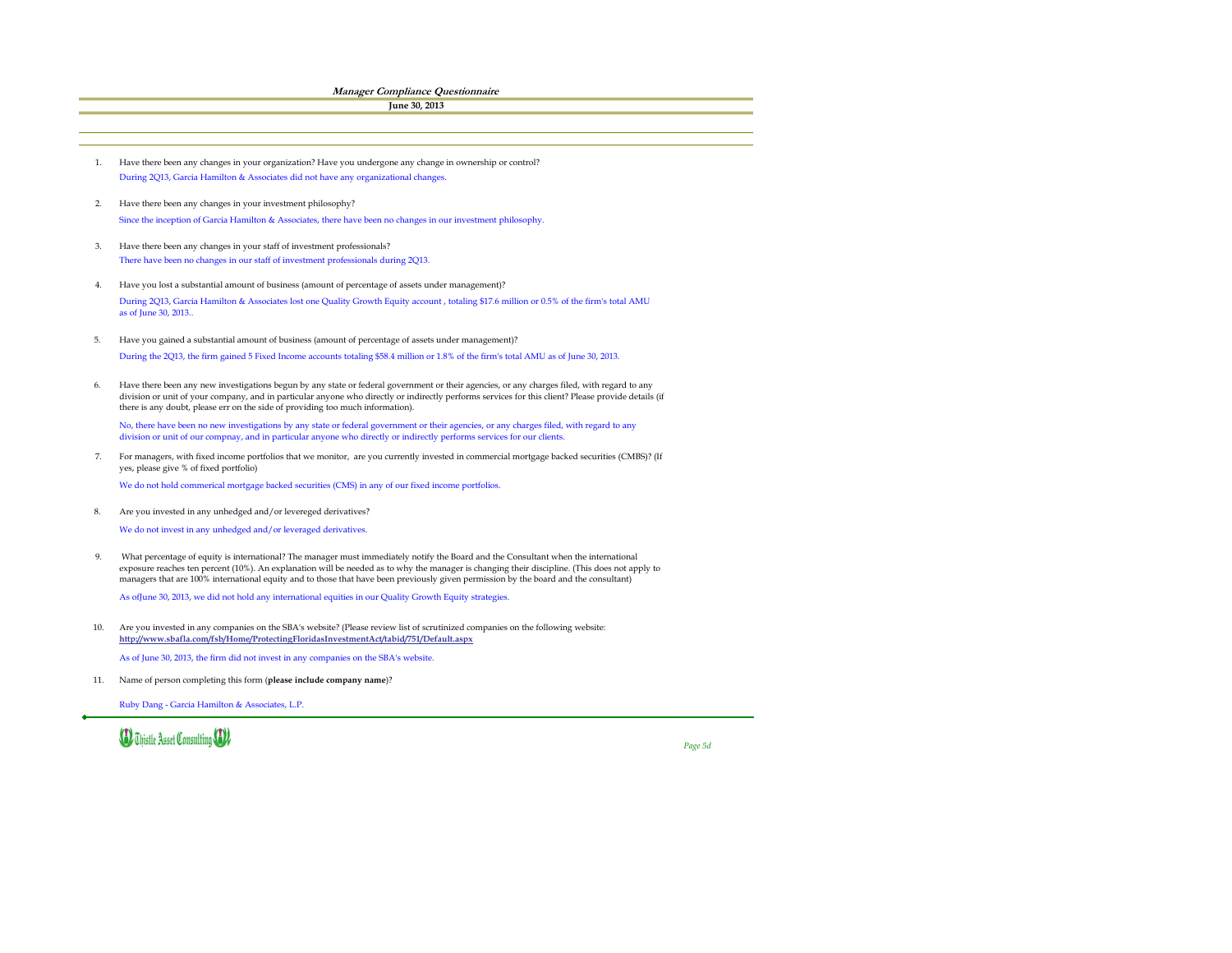No.

No.

For our Core Bond Pooled Index Fund, the % of commercial mortgage backed securities was 2.98% as of June 30, 2013.

No.

Sarah Duncan, RhumbLine Advisers



8. **Are you invested in any unhedged and/or levereged derivatives?**

*Page 5e*

9.  **What percentage of equity is international?** 

*Not Applicable.*  **The manager must immediately notify the Board and the Consultant when the international exposure reaches ten percent (10%). An explanation will be needed as to why the manager is changing their discipline. (This does not apply to managers that are 100% international equity and to those that have been previously given permission by the board and the consultant)** 

- 10. No. **Are you invested in any companies on the SBA's website? (Please review list of scrutinized companies on the following website: http://www.sbafla.com/fsb/Home/ProtectingFloridasInvestmentAct/tabid/751/Default.aspx**
- 11. **Name of person completing this form (please include company name)?**
- 2. No. **Have there been any changes in your investment philosophy?**
- 3. No. **Have there been any changes in your staff of investment professionals?**
- 4. **Have you lost a substantial amount of business (amount of percentage of assets under management)?**

- 5. No. **Have you gained a substantial amount of business (amount of percentage of assets under management)?**
- 6. **Have there been any new investigations begun by any state or federal government or their agencies, or any charges filed, with regard to any division or unit of your company, and in particular anyone who directly or indirectly performs services for this client? Please provide details (if there is any doubt, please err on the side of providing too much information).**

| <b>Manager Compliance Questionnaire</b>                                                                  |
|----------------------------------------------------------------------------------------------------------|
| June 30, 2013                                                                                            |
|                                                                                                          |
|                                                                                                          |
|                                                                                                          |
| Have there been any changes in your organization? Have you undergone any change in ownership or control? |
| No.                                                                                                      |
|                                                                                                          |

7. **For managers, with fixed income portfolios that we monitor, are you currently invested in commercial mortgage backed securities (CMBS)? (If yes, please give % of fixed portfolio)**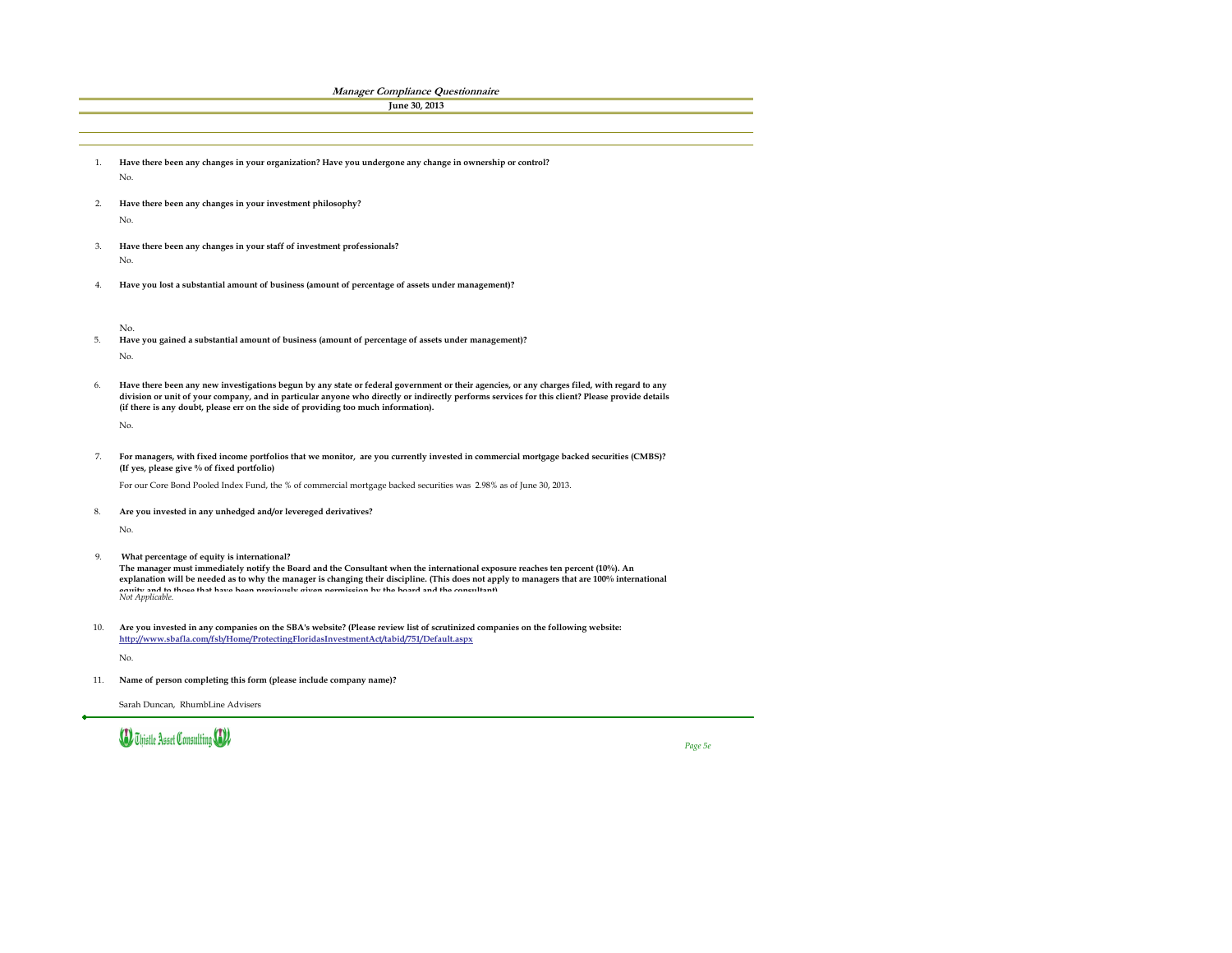#### **Hollywood Police Officers' Pension Fund Total Assets**



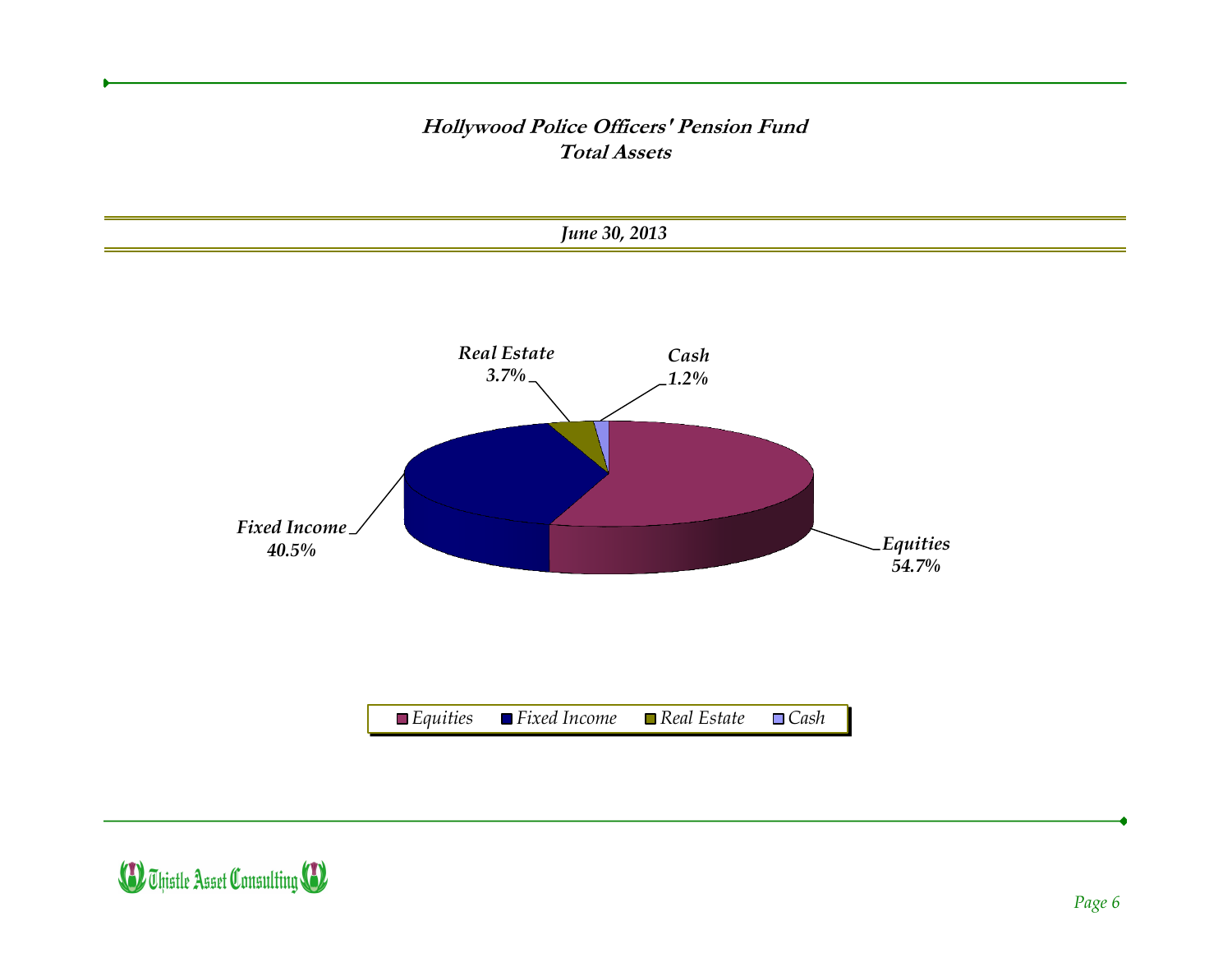#### **Hollywood Police Officers' Pension Fund**



**D** Thistle Asset Consulting **(D**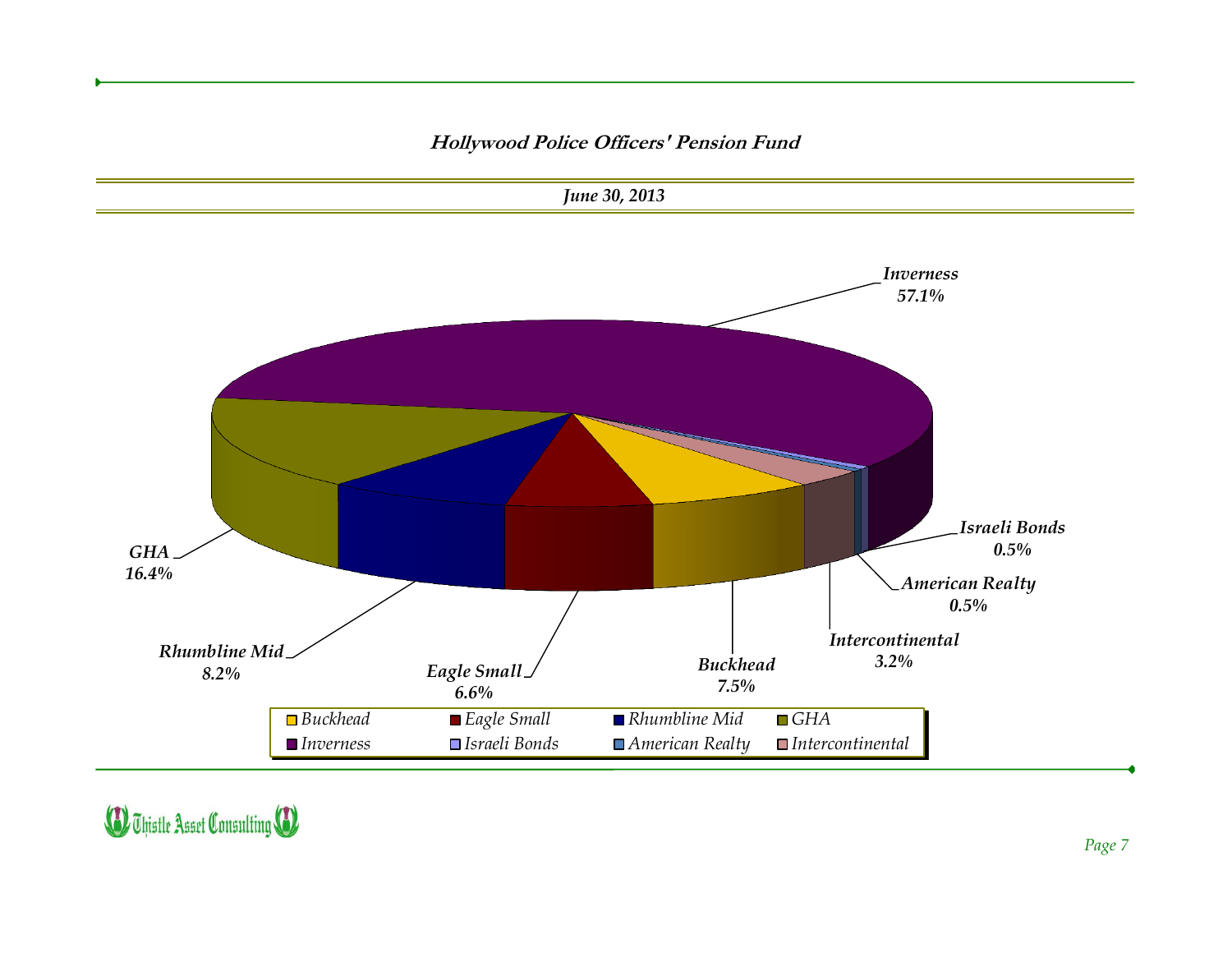#### **Hollywood Police Officers' Pension Fund Performance Evaluation Summary**

|                  |                       |                       | June 30, 2013      |                     |               |                        |
|------------------|-----------------------|-----------------------|--------------------|---------------------|---------------|------------------------|
| Manager          | Equities              | Fixed Income          | <b>Real Estate</b> | Cash                | Total         | % of Total             |
| <b>Buckhead</b>  | \$17,008,000          | \$0                   | \$0                | \$724,000           | \$17,732,000  | 7.5%                   |
| Eagle Small      | \$15,549,000          | \$0                   | \$0                | \$9,000             | \$15,558,000  | 7.0%<br>6.6%           |
| Rhumbline Mid    | \$19,447,000          | \$0                   | \$0                | \$0                 | \$19,447,000  | 7.0%<br>8.2%           |
| GHA              | \$26,274,000<br>11.1% | \$11,988,000<br>5.1%  | \$0                | \$463,000           | \$38,725,000  | 7.0%<br>16.4%<br>15.0% |
| Inverness        | \$50,871,000<br>21.5% | \$82,334,000<br>34.9% | \$0                | \$1,658,000<br>0.7% | \$134,863,000 | 57.1%<br>57.0%         |
| Israeli Bonds    | \$0                   | \$1,278,000           | \$0                | \$0                 | \$1,278,000   | 0.5%<br>0.0%           |
| American Realty  | \$0                   | \$0                   | \$1,149,000        | \$0                 | \$1,149,000   | 0.5%<br>3.5%           |
| Intercontinental | \$0                   | \$0                   | \$7,500,000        | \$0                 | \$7,500,000   | 3.2%<br>3.5%           |
| Total            | \$129,149,000         | \$95,600,000          | \$8,649,000        | \$2,854,000         | \$236,252,000 | 100.0%<br>100.0%       |
| % of Total       | 54.7%                 | 40.5%                 | 3.7%               | 1.2%                | 100.0%        |                        |
| Target %         | 50.0%                 | 39.0%                 | 7.0%               | 4.0%                | 100.0%        |                        |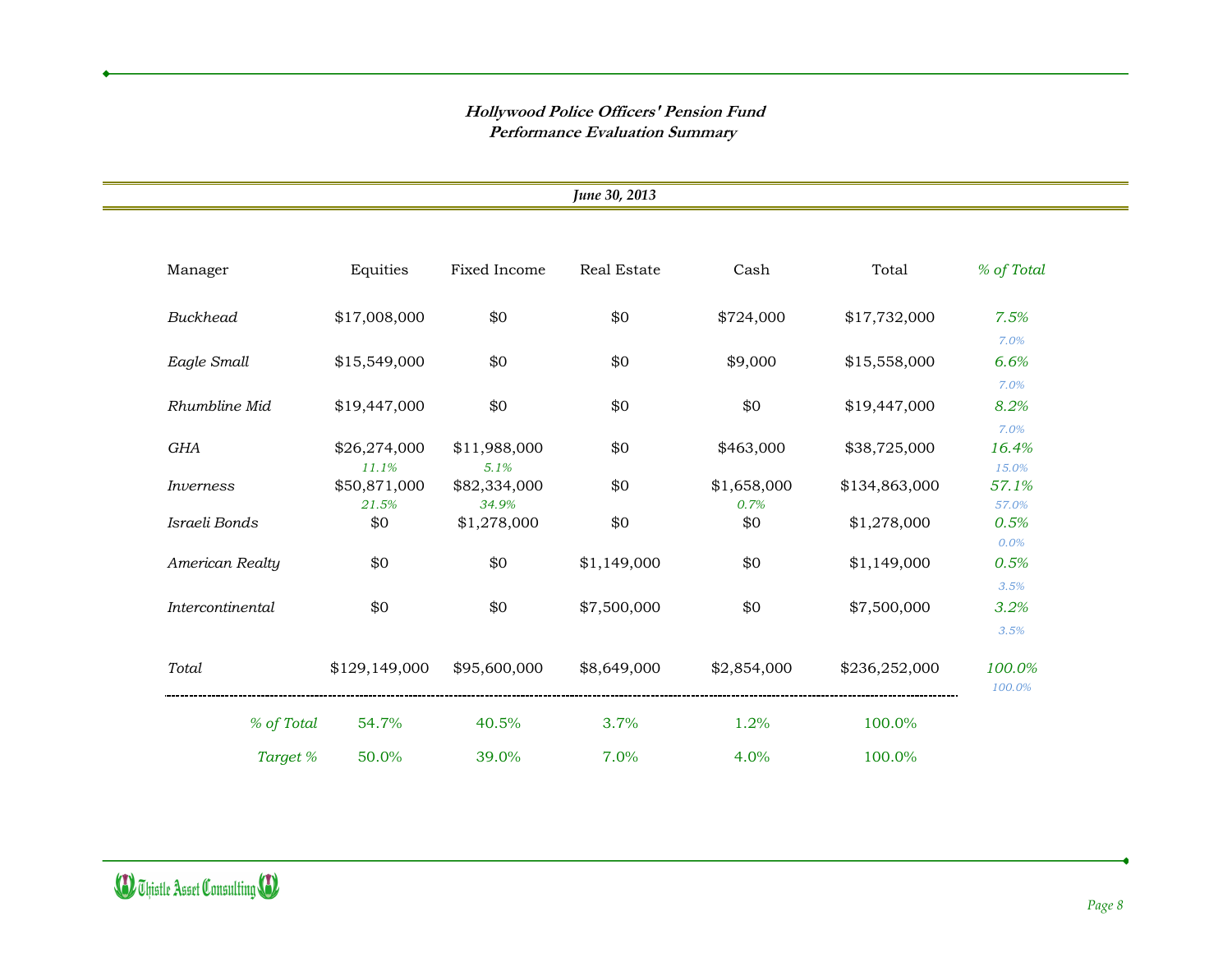| 2012<br>TOTAL FUND (Net of Fees)[Inception 9-30-1992]<br>17.16%<br>68<br>16.93%<br>74<br>TOTAL EQUITIES (Inception 9-30-1992) | 2011<br>1.21%<br>80<br>$2.53\%$<br>33 | 2010<br><b>Fiscal Year</b><br>9.18%<br>55<br>10.10%<br>31 | 2009<br>$1.40\%$<br>78<br>1.80% | 2008<br>$-11.16\%$<br>31<br>$-10.76\%$ |
|-------------------------------------------------------------------------------------------------------------------------------|---------------------------------------|-----------------------------------------------------------|---------------------------------|----------------------------------------|
|                                                                                                                               |                                       |                                                           |                                 |                                        |
|                                                                                                                               |                                       |                                                           |                                 |                                        |
|                                                                                                                               |                                       |                                                           |                                 |                                        |
|                                                                                                                               |                                       |                                                           |                                 |                                        |
|                                                                                                                               |                                       |                                                           |                                 |                                        |
|                                                                                                                               |                                       |                                                           |                                 |                                        |
|                                                                                                                               |                                       |                                                           | 73                              | 22                                     |
|                                                                                                                               |                                       |                                                           |                                 |                                        |
|                                                                                                                               |                                       |                                                           |                                 |                                        |
| <b>30.41%</b>                                                                                                                 | $-1.89\%$                             | 10.24%                                                    | $-6.65\%$                       | $-18.93\%$                             |
| 6                                                                                                                             | 80                                    | 60                                                        | 90                              | 13                                     |
| 29.97%                                                                                                                        | $0.69\%$                              | 11.43%                                                    | $-5.85%$                        | $-21.41\%$                             |
| <b>12</b>                                                                                                                     | 21                                    | 23                                                        | 81                              | 58                                     |
|                                                                                                                               |                                       |                                                           |                                 |                                        |
| $6.79\%$                                                                                                                      | 3.93%                                 | 9.33%                                                     | <b>14.65%</b>                   | 2.50%                                  |
| 71                                                                                                                            | 30                                    | 43                                                        | 20                              | 12                                     |
| $4.95\%$                                                                                                                      | 4.13%                                 | 8.24%                                                     | 10.74%                          | 2.78%                                  |
|                                                                                                                               | 24                                    | 58                                                        | 66                              | 10                                     |
|                                                                                                                               | 93                                    | Gold indicates equal to or beat the index                 |                                 | Red indicates bottom 40% of universe   |



**Hollywood Police Officers' Pension Fund Performance Evaluation Summary**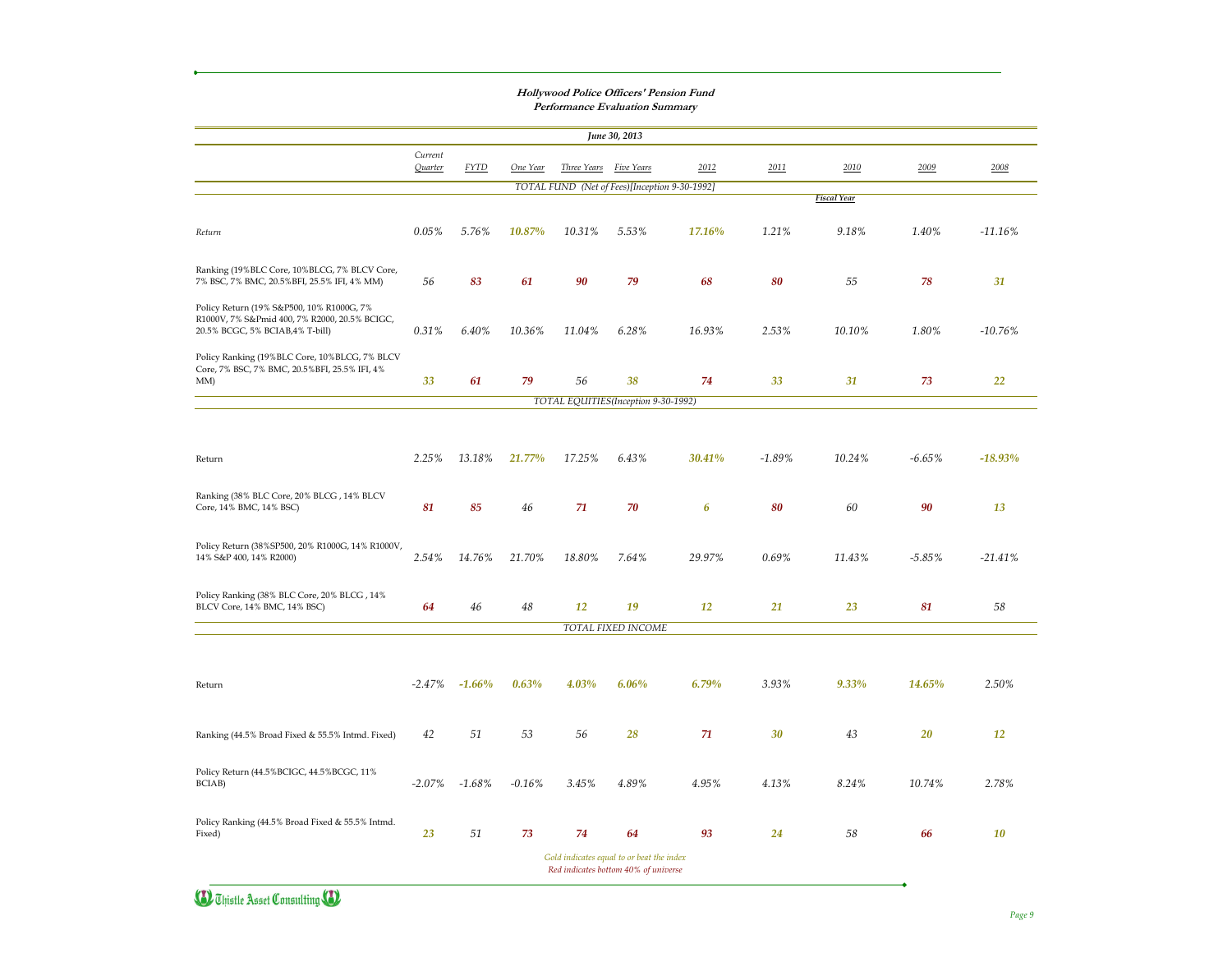|                                                                                       |                    |             |          | June 30, 2013                                                                      |       |                  |           |                    |           |            |
|---------------------------------------------------------------------------------------|--------------------|-------------|----------|------------------------------------------------------------------------------------|-------|------------------|-----------|--------------------|-----------|------------|
|                                                                                       | Current<br>Quarter | <b>FYTD</b> | One Year | Three Years Five Years                                                             |       | 2012             | 2011      | 2010               | 2009      | 2008       |
|                                                                                       |                    |             |          | INVERNESS EQUITY PORTFOLIO(Inception 9-30-1992)                                    |       |                  |           |                    |           |            |
|                                                                                       |                    |             |          |                                                                                    |       |                  |           | <b>Fiscal Year</b> |           |            |
| Return                                                                                | 3.55%              | 14.11%      | 24.90%   | 17.54%                                                                             | 5.36% | 34.89%           | $-5.19%$  | 8.29%              | $-9.73%$  | $-19.80%$  |
| Ranking (Br. Large Cap Core)                                                          | <b>16</b>          | 37          | 10       | 61                                                                                 | 77    | $\boldsymbol{1}$ | 95        | 69                 | 93        | 15         |
| Policy Return (S&P500)                                                                | 2.91%              | 13.39%      | 20.60%   | 18.45%                                                                             | 7.01% | 30.20%           | 1.15%     | 10.16%             | $-6.91%$  | $-21.98%$  |
| Policy Ranking (Br. Large Cap Core)                                                   | 38                 | 49          | 49       | 22                                                                                 | 28    | 20               | 20        | 30                 | 62        | 40         |
|                                                                                       |                    |             |          | GARCIA, HAMILTON & ASSOCIATES TOTAL PORTFOLIO - STOCKS & CASH(Inception 3-31-2000) |       |                  |           |                    |           |            |
|                                                                                       |                    |             |          |                                                                                    |       |                  |           |                    |           |            |
| Return                                                                                | 0.58%              | 5.48%       | 12.48%   | 15.38%                                                                             | 5.16% | 26.55%           | 1.95%     | 10.94%             | $-5.22%$  | $-17.06%$  |
| Ranking (Br. Lg. Cap Growth)                                                          | 92                 | 100         | 97       | 85                                                                                 | 72    | 65               | 29        | 40                 | 72        | 10         |
| Policy Return (R1000G)                                                                | 2.06%              | 10.33%      | 17.07%   | 18.68%                                                                             | 7.47% | 29.18%           | 3.78%     | 12.65%             | $-1.85%$  | $-20.88%$  |
| Policy Ranking (Br. Lg. Cap Growth)                                                   | 60                 | 56          | 61       | 22                                                                                 | 26    | 40               | 14        | 20                 | 35        | 32         |
| EAGLE ASSET MANAGEMENT TOTAL PORTFOLIO - SMALL CAP STOCKS & CASH(Inception 3-31-2003) |                    |             |          |                                                                                    |       |                  |           |                    |           |            |
|                                                                                       |                    |             |          |                                                                                    |       |                  |           |                    |           |            |
| Return **                                                                             | 0.51%              | 15.22%      | 22.82%   | 17.46%                                                                             | 7.50% | 25.88%           | 2.01%     | 11.66%             | $-10.23%$ | $-13.78%$  |
| Ranking (Broad Small Cap)                                                             | 90                 | 83          | 75       | 71                                                                                 | 86    | 80               | 17        | 76                 | 83        | 23         |
| Policy Return (R2000)                                                                 | 3.08%              | 18.01%      | 24.21%   | 18.67%                                                                             | 8.77% | 31.91%           | $-3.53\%$ | 13.35%             | $-9.55%$  | $-14.48%$  |
| Policy Ranking (Broad Small Cap)                                                      | 40                 | 62          | 57       | 55                                                                                 | 64    | 30               | 60        | 53                 | 75        | 28         |
|                                                                                       |                    |             |          | BUCKHEAD CAPITAL PORTFOLIO - STOCKS & CASH(Inception 12-31-2003)                   |       |                  |           |                    |           |            |
|                                                                                       |                    |             |          |                                                                                    |       |                  |           |                    |           |            |
| Return                                                                                | 2.87%              | 12.56%      | 18.90%   | 13.64%                                                                             | 5.72% | 24.29%           | $-2.12%$  | 6.53%              | $-4.66%$  | $-20.81%$  |
| Ranking (Br. Lg. Cap Value Core)                                                      | 52                 | 93          | 99       | 99                                                                                 | 82    | 91               | 77        | 85                 | 15        | <b>16</b>  |
| Policy Return (R1000V)                                                                | 3.20%              | 17.67%      | 25.32%   | 18.51%                                                                             | 6.67% | 30.91%           | $-1.89%$  | 8.90%              | $-10.62%$ | $-23.56\%$ |
| Policy Ranking (Br. Lg. Cap Value<br>Core)                                            | 32                 | <b>16</b>   | 14       | 18                                                                                 | 56    | 12               | 76        | 62                 | 94        | 82         |

#### **Hollywood Police Officers' Pension Fund Performance Evaluation Summary**

*Red indicates bottom 40% of universe Gold indicates equal to or beat the index, or in upper 40% of universe*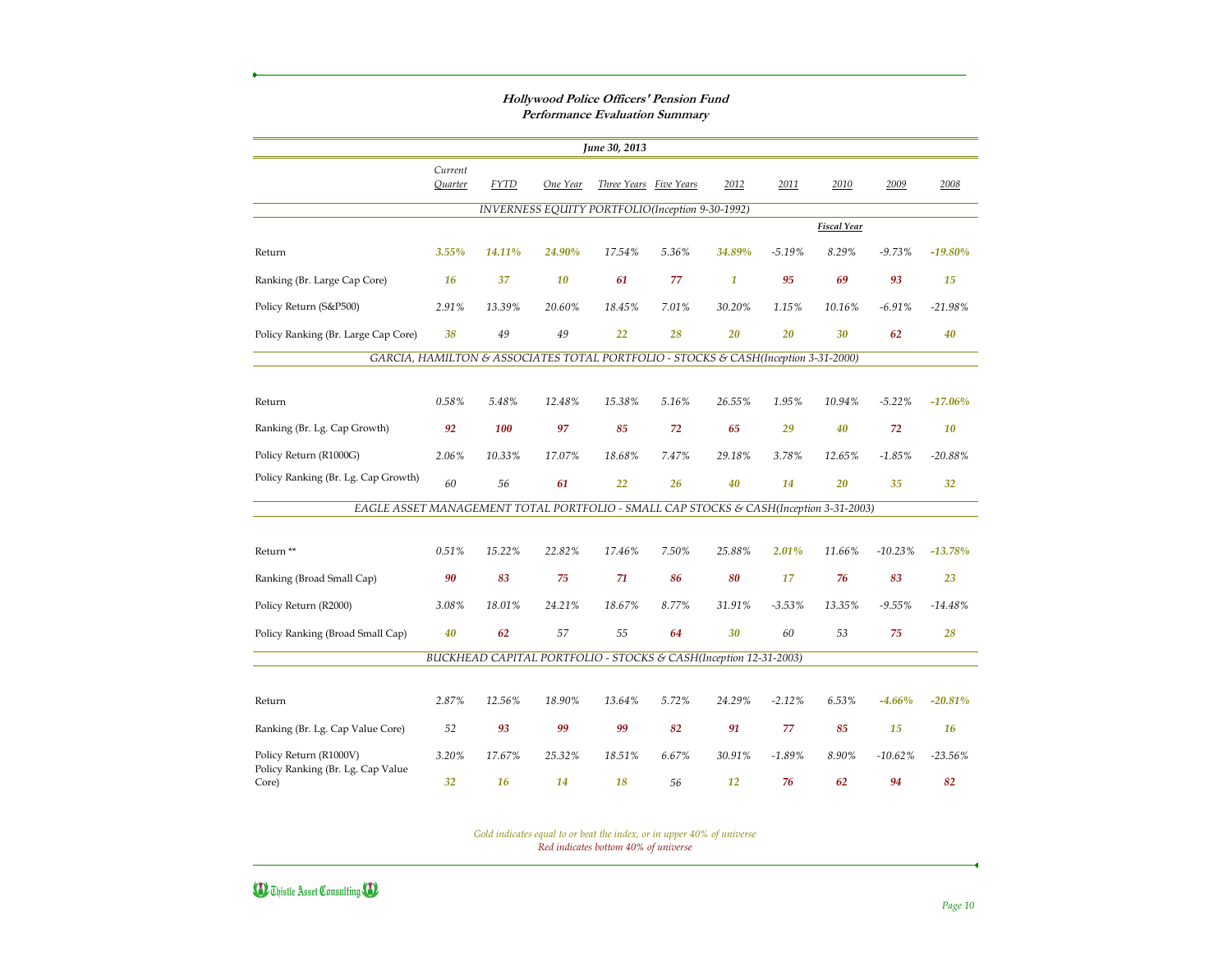|                                                                |                    |             |            | June 30, 2013                                                                                                  |            |        |          |           |        |                  |
|----------------------------------------------------------------|--------------------|-------------|------------|----------------------------------------------------------------------------------------------------------------|------------|--------|----------|-----------|--------|------------------|
|                                                                | Current<br>Quarter | <b>FYTD</b> | One Year   | Three Years                                                                                                    | Five Years | 2012   | 2011     | 2010      | 2009   | 2008             |
|                                                                |                    |             |            | RHUMBLINE PORTFOLIO - MID CAP STOCKS(Inception 3-31-2009)                                                      |            |        |          |           |        |                  |
|                                                                |                    |             |            |                                                                                                                | 4-Years    |        |          |           |        |                  |
| Return                                                         | 0.93%              | 18.54%      | 24.89%     | 19.35%                                                                                                         | 20.68%     | 28.44% | $-1.26%$ | 17.65%    | n/a    | n/a              |
| Ranking (Mid-Cap Core Equity)                                  | 77                 | 52          | 52         | 23                                                                                                             | 19         | 30     | 27       | 13        | n/a    | n/a              |
| Policy Return (S&P Midcap 400)<br>Policy Ranking (Mid-Cap Core | 1.00%              | 18.72%      | 25.18%     | 19.45%                                                                                                         | 20.79%     | 28.54% | $-1.28%$ | 17.78%    | n/a    | n/a              |
| Equity)                                                        | 73                 | 48          | 48         | 22                                                                                                             | 18         | 30     | 27       | <b>12</b> | n/a    | n/a              |
|                                                                |                    |             |            | <b>INVERNESS FIXED INCOME [Inception 9-30-1992)</b>                                                            |            |        |          |           |        |                  |
|                                                                |                    |             |            |                                                                                                                |            |        |          |           |        |                  |
| Return<br>Ranking (50% Broad Fixed & 50%                       | $-2.54%$           | $-1.85%$    | 0.31%      | 3.92%                                                                                                          | 6.00%      | 6.44%  | 4.16%    | 9.33%     | 14.65% | 2.50%            |
| Intmd. Fixed)<br>Policy Return (50% BCIGC,                     | 46                 | 56          | 57         | 61                                                                                                             | 27         | 72     | 21       | 43        | 17     | $\boldsymbol{9}$ |
| 50% BCGC)                                                      | $-2.11%$           | $-1.70%$    | $-0.16%$   | 3.51%                                                                                                          | 4.93%      | 5.03%  | 4.26%    | 8.24%     | 10.74% | 2.78%            |
| Policy Ranking (50% Broad Fixed &<br>50% Intmd. Fixed)         | 25                 | 51          | 72         | 73                                                                                                             | 62         | 89     | 18       | 59        | 59     | 8                |
|                                                                |                    |             |            | GHA FIXED INCOME [Inception 6-30-2011)                                                                         |            |        |          |           |        |                  |
|                                                                |                    | $2-Otrs.$   | $3-Q$ trs. | 1-Year                                                                                                         | 2-Years    |        |          |           |        |                  |
| Return                                                         | $-2.07%$           | $-1.33%$    | $-0.45%$   | 2.76%                                                                                                          | 4.22%      | 9.39%  | n/a      | n/a       | n/a    | n/a              |
| Ranking (Intermediate Fixed)                                   | <b>16</b>          | 10          | <b>14</b>  | <b>16</b>                                                                                                      | 31         | 24     | n/a      | n/a       | n/a    | n/a              |
| Policy Return (BCIAB)                                          | $-1.78%$           | $-1.64%$    | $-1.46%$   | $-0.12%$                                                                                                       | 2.55%      | 4.32%  | n/a      | n/a       | n/a    | n/a              |
| Policy Ranking (Intermediate Fixed)                            | $\boldsymbol{9}$   | 17          | 36         | 66                                                                                                             | 85         | 92     | n/a      | n/a       | n/a    | n/a              |
|                                                                |                    |             |            | Gold indicates equal to or beat the index, or in upper 40% of universe<br>Red indicates bottom 40% of universe |            |        |          |           |        |                  |

*Page 11*

#### **Hollywood Police Officers' Pension Fund Performance Evaluation Summary**

**D** Thistle Asset Consulting **(3)**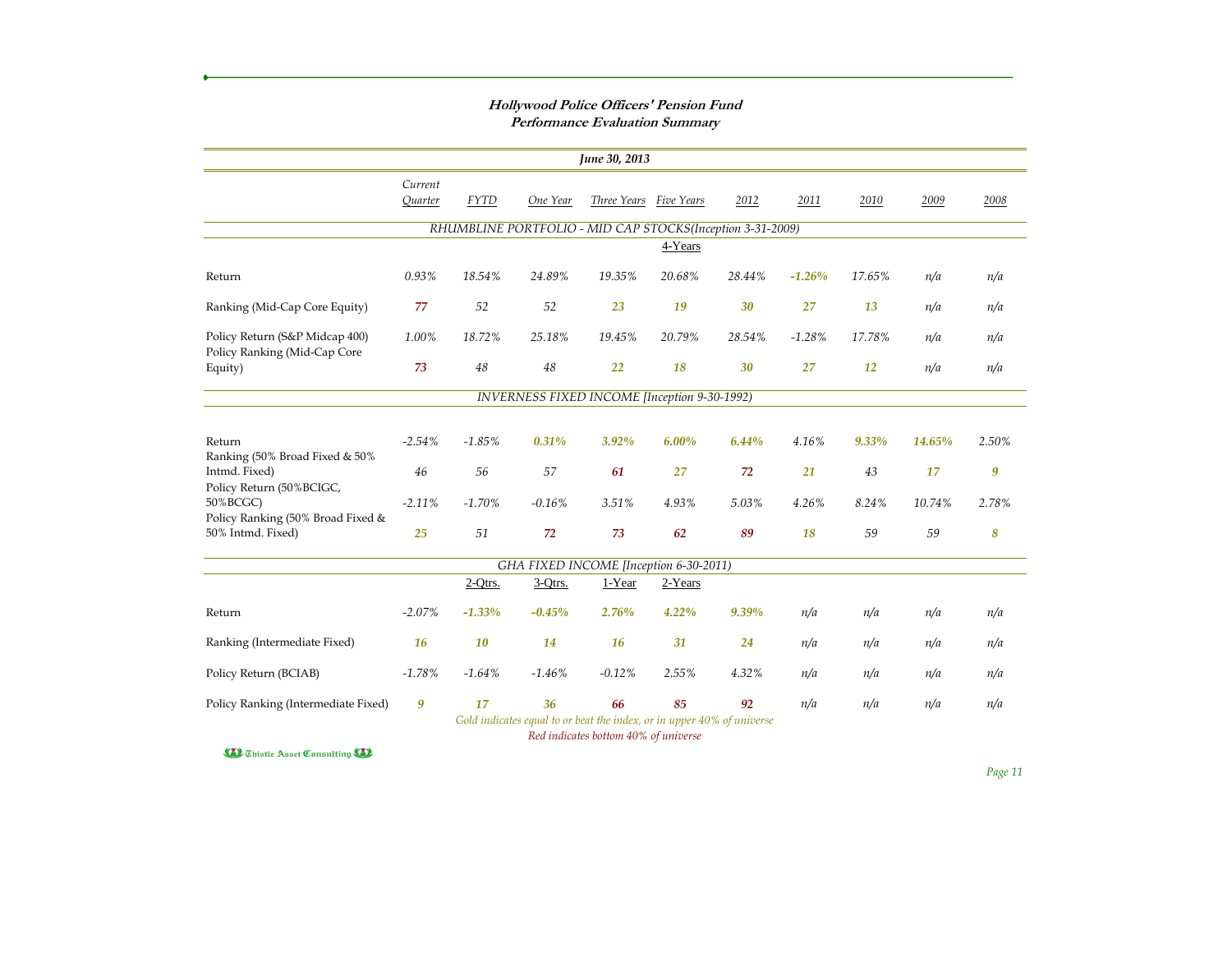|            | <b>Relative Rankings by Quarter</b> |                                        |         |        |                                           |                  |           |                                                 |         |  |
|------------|-------------------------------------|----------------------------------------|---------|--------|-------------------------------------------|------------------|-----------|-------------------------------------------------|---------|--|
|            |                                     |                                        |         |        | June 30, 2013                             |                  |           |                                                 |         |  |
|            |                                     | Inverness (Core Equity)<br>(9/30/1992) |         |        | <b>GHA</b> (Large Growth)<br>(03/31/2000) |                  |           | <b>EAM (Small Value Equity)</b><br>(03/31/2003) |         |  |
|            | 1 Year                              | 3 Years                                | 5 Years | 1 Year | 3 Years                                   | 5 Years          | 1 Year    | 3 Years                                         | 5 Years |  |
| 6/30/2013  | 10                                  | 61                                     | 77      | 97     | 85                                        | 72               | 75        | 71                                              | 86      |  |
| 3/31/2013  | 18                                  | 64                                     | 79      | 85     | 66                                        | 67               | 55        | 43                                              | 85      |  |
| 12/31/2012 | 25                                  | 74                                     | 81      | 92     | 73                                        | 53               | 81        | 62                                              | 84      |  |
| 9/30/2012  | $\boldsymbol{1}$                    | 63                                     | 73      | 65     | 45                                        | 38               | 80        | 51                                              | 70      |  |
| 6/30/2012  | $46\,$                              | 81                                     | 63      | 34     | 64                                        | 40               | 84        | 79                                              | 69      |  |
| 3/31/2012  | 70                                  | 90                                     | 29      | 45     | 66                                        | 40               | 85        | 92                                              | 64      |  |
| 12/31/2011 | 81                                  | 87                                     | 23      | 47     | 45                                        | 29               | 42        | 91                                              | 40      |  |
| 9/30/2011  | 95                                  | 92                                     | 46      | 29     | 47                                        | 38               | 17        | 62                                              | 30      |  |
| 6/30/2011  | 94                                  | 91                                     | 32      | 50     | 50                                        | 49               | 25        | 66                                              | 34      |  |
| 3/31/2011  | 75                                  | 85                                     | 19      | 19     | 44                                        | 42               | 12        | 78                                              | 26      |  |
| 12/31/2010 | 53                                  | 73                                     | 10      | 35     | 27                                        | 44               | 34        | 73                                              | 27      |  |
|            |                                     | <b>Buckhead (Large Value)</b>          |         |        | <b>Inverness (Broad Fixed Income)</b>     |                  |           | <b>GHA</b> (Fixed)                              |         |  |
|            |                                     | (12/31/2003)                           |         |        | (9/30/1992)                               |                  |           | (06/30/2011)                                    |         |  |
|            | 1 Year                              | 3 Years                                | 5 Years | 1 Year | 3 Years                                   | 5 Years          | 1 Year    | 2 Years                                         | 3 Years |  |
| 6/30/2013  | 99                                  | 99                                     | 82      | 57     | 61                                        | 27               | <b>16</b> | 31                                              |         |  |
| 3/31/2013  | <b>100</b>                          | 93                                     | 77      | 71     | 52                                        | 32               |           |                                                 |         |  |
| 12/31/2012 | <b>100</b>                          | 94                                     | 61      | 73     | 56                                        | 19               |           |                                                 |         |  |
| 9/30/2012  | 91                                  | 87                                     | 72      | 72     | 53                                        | 11               |           |                                                 |         |  |
| 6/30/2012  | 75                                  | 94                                     | 77      | 44     | 69                                        | 8                |           |                                                 |         |  |
| 3/31/2012  | 70                                  | 98                                     | 76      | 37     | 64                                        | $\overline{5}$   |           |                                                 |         |  |
| 12/31/2011 | 36                                  | 88                                     | 71      | 35     | 70                                        | $\boldsymbol{4}$ |           |                                                 |         |  |
| 9/30/2011  | 77                                  | 67                                     | 67      | 21     | 20                                        | $\boldsymbol{4}$ |           |                                                 |         |  |
| 6/30/2011  | <b>100</b>                          | 71                                     | 80      | 55     | 19                                        | 11               |           |                                                 |         |  |
| 3/31/2011  | <b>100</b>                          | 55                                     | 81      | 39     | 23                                        | 11               |           |                                                 |         |  |
| 12/31/2010 | 98                                  | 15                                     | 80      | 42     | 11                                        | 10               |           |                                                 |         |  |

**Hollywood Police Officers' Pension Fund**

*Gold indicates equal to or beat the index, or in upper 40% of universe*

*Red indicates bottom 40% of universe*

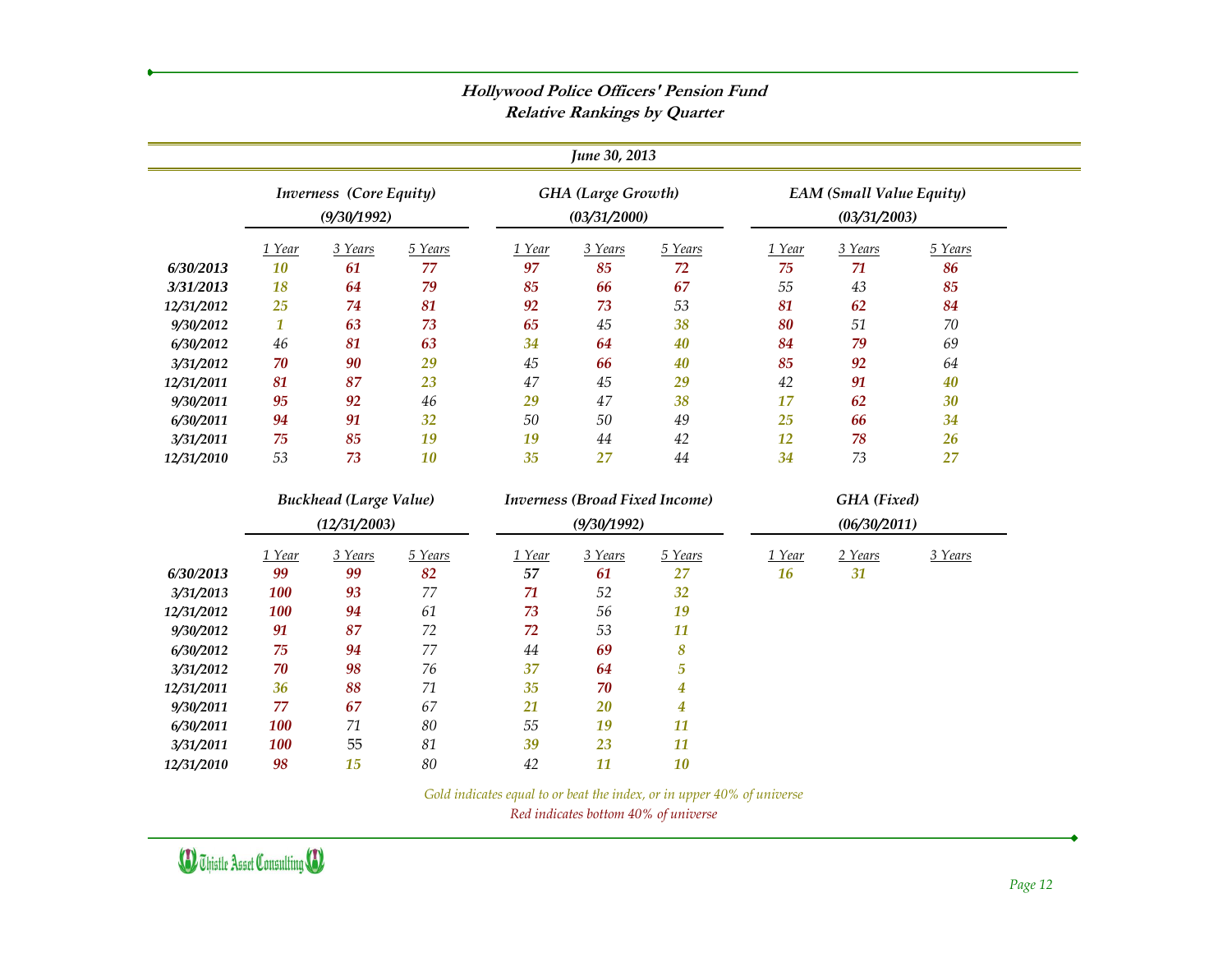*June 30, 2013*

#### *EXPLANATION OF RISK/REWARD GRAPHS*

*The crossing lines represent the 5-year return (horizontal line) and 5-year standard deviation or volatility or risk (vertical line) of the index against which the Fund is being measured.*

*Each point represents the Fund's 5-year return (vertically) and standard deviation or volatility (horizontally), relative to the index. If a point is in the southwest quadrant, for example, the 5-year return of the Fund has been less than (below) the index line, and the 5-year standard deviation (volatility) has also been less than (to the left of) the index line.*

*There are four points, one for each of the last four quarters. The earliest one is the smallest and the quarter just ended being the largest. Each point shows the 5-year relative position of the Fund versus the index for that quarter. The movement of the points shows the trend, or direction, over time.* 

*As noted in the graph, the best place to be is the northwest quadrant (less risk and a higher return); the worst place to be is the southeast quadrant (more risk and a lower return).*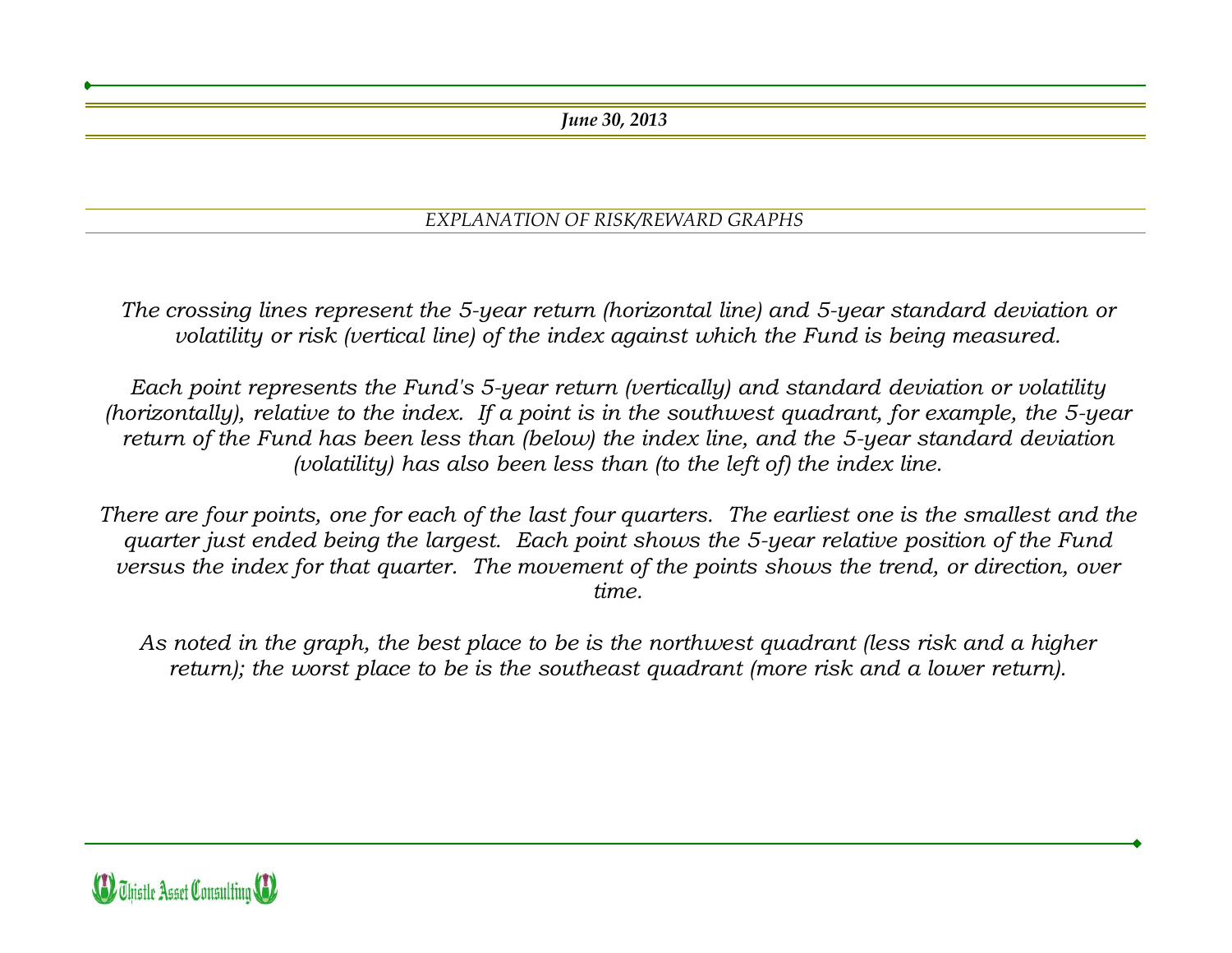#### **Hollywood Police Officers' Pension Fund Total Fund Trailing 5-Year Risk/Reward**

**(versus 19% S&P500, 20.5% BCIGC, 20.5% BCGC, 5% BCIAB, 10% R1000G, 7% R1000V, 7% R2000, 7% S&P400 & 4% MM)**



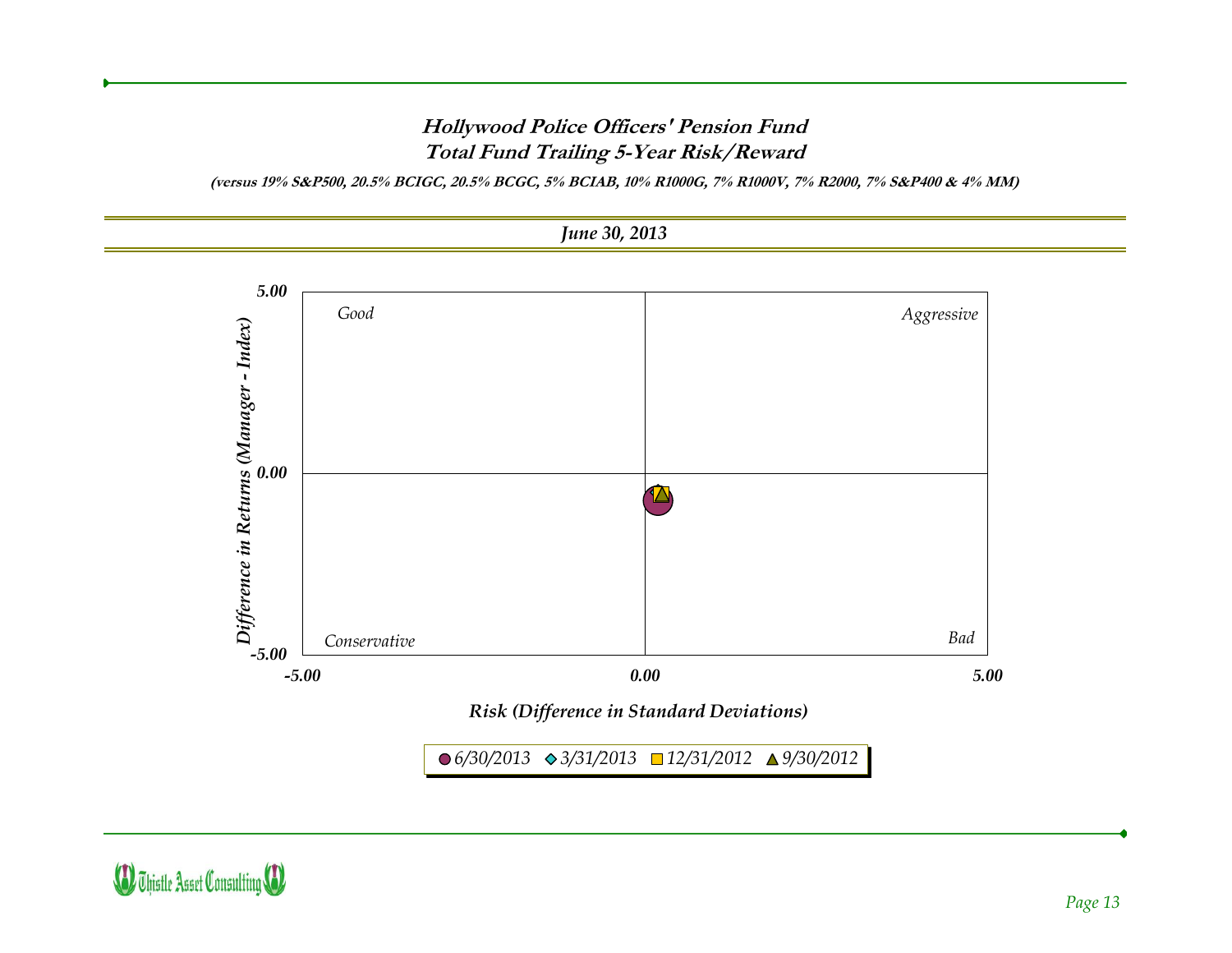#### **Hollywood Police Officers' Pension Fund Total Equities Trailing 5-Year Risk/Reward**

**(versus 38% S&P500, 20% R1000G, 14% R1000V, 14% S&P400 & 14% R2000)**





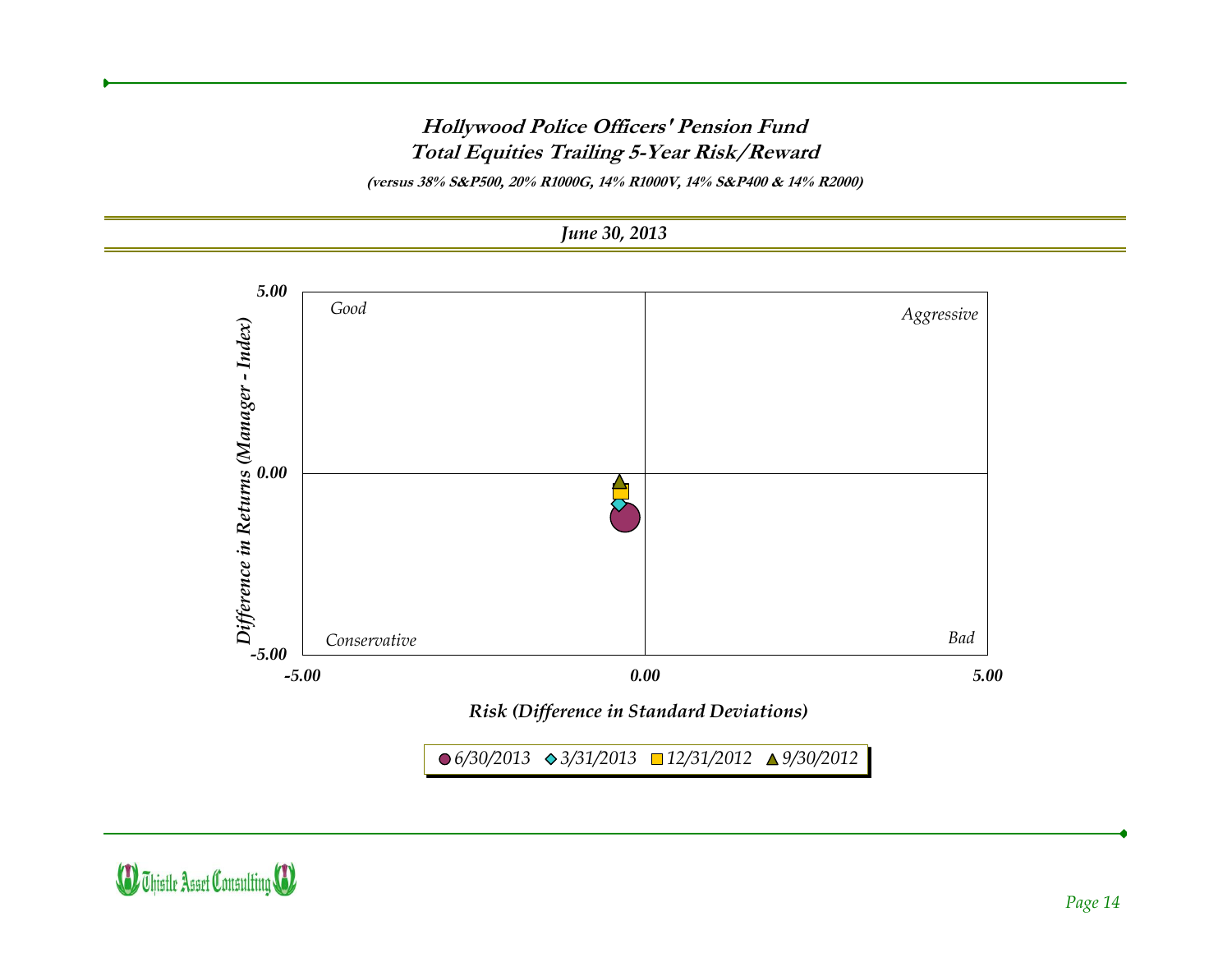#### **Hollywood Police Officers' Pension Fund Inverness Equities Trailing 5-Year Risk/Reward**

**(versus S&P 500)**



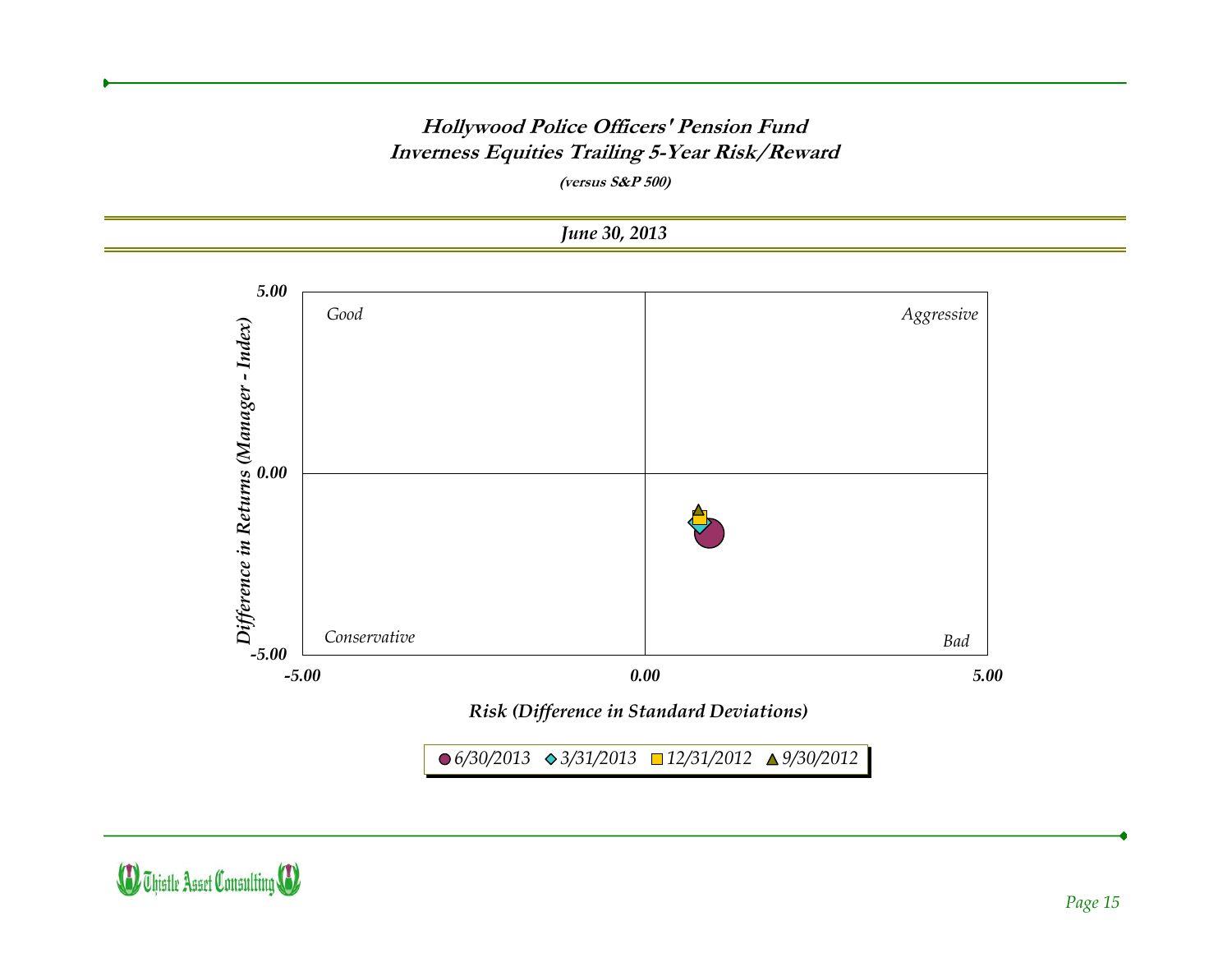#### **Hollywood Police Officers' Pension Fund Buckhead Equities Inception Risk/Reward**

**(versus R1000V)**



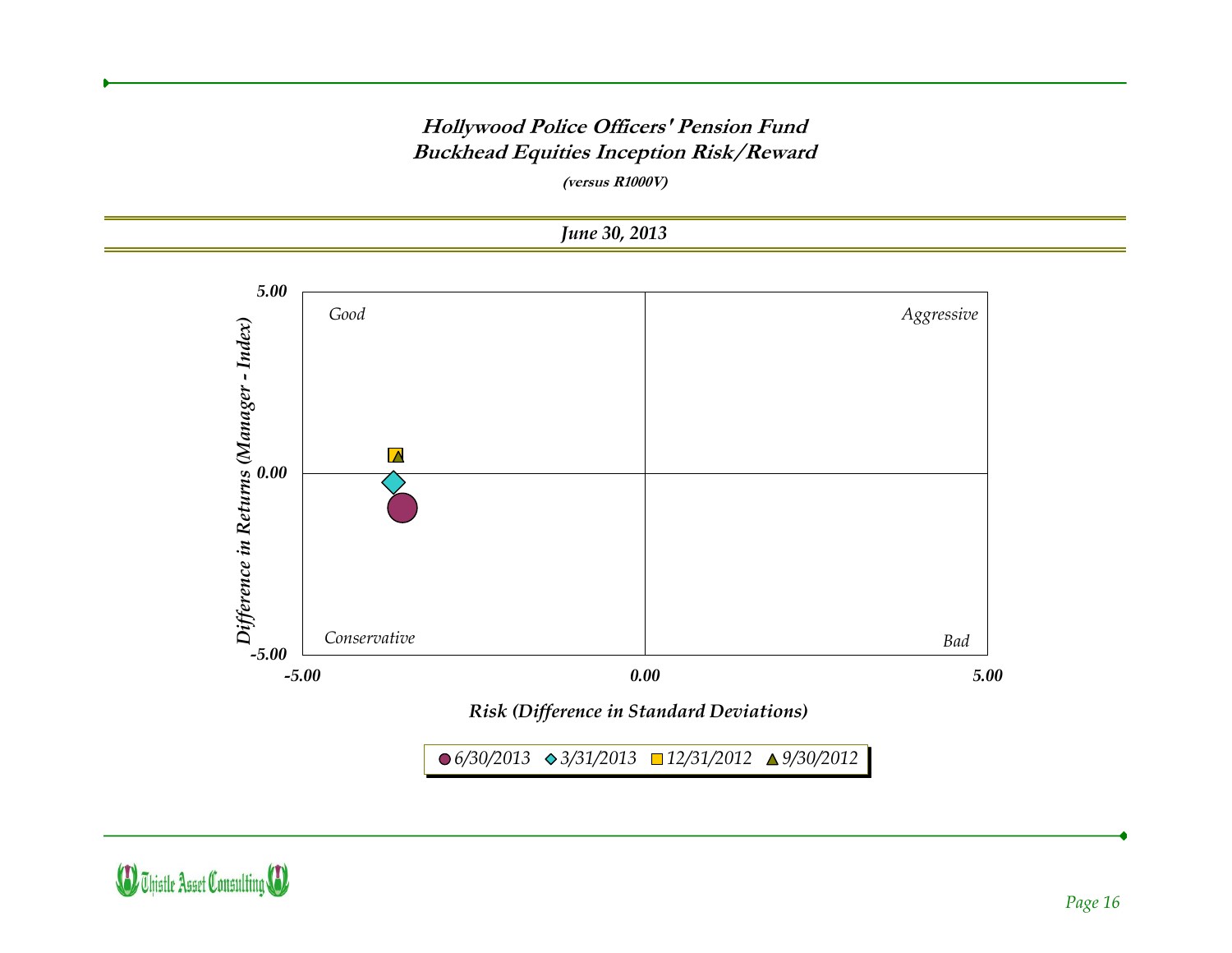#### **Hollywood Police Officers' Pension Fund Garcia, Hamilton & Associates Equities Trailing 5-Year Risk/Reward**

**(versus R1000G )**



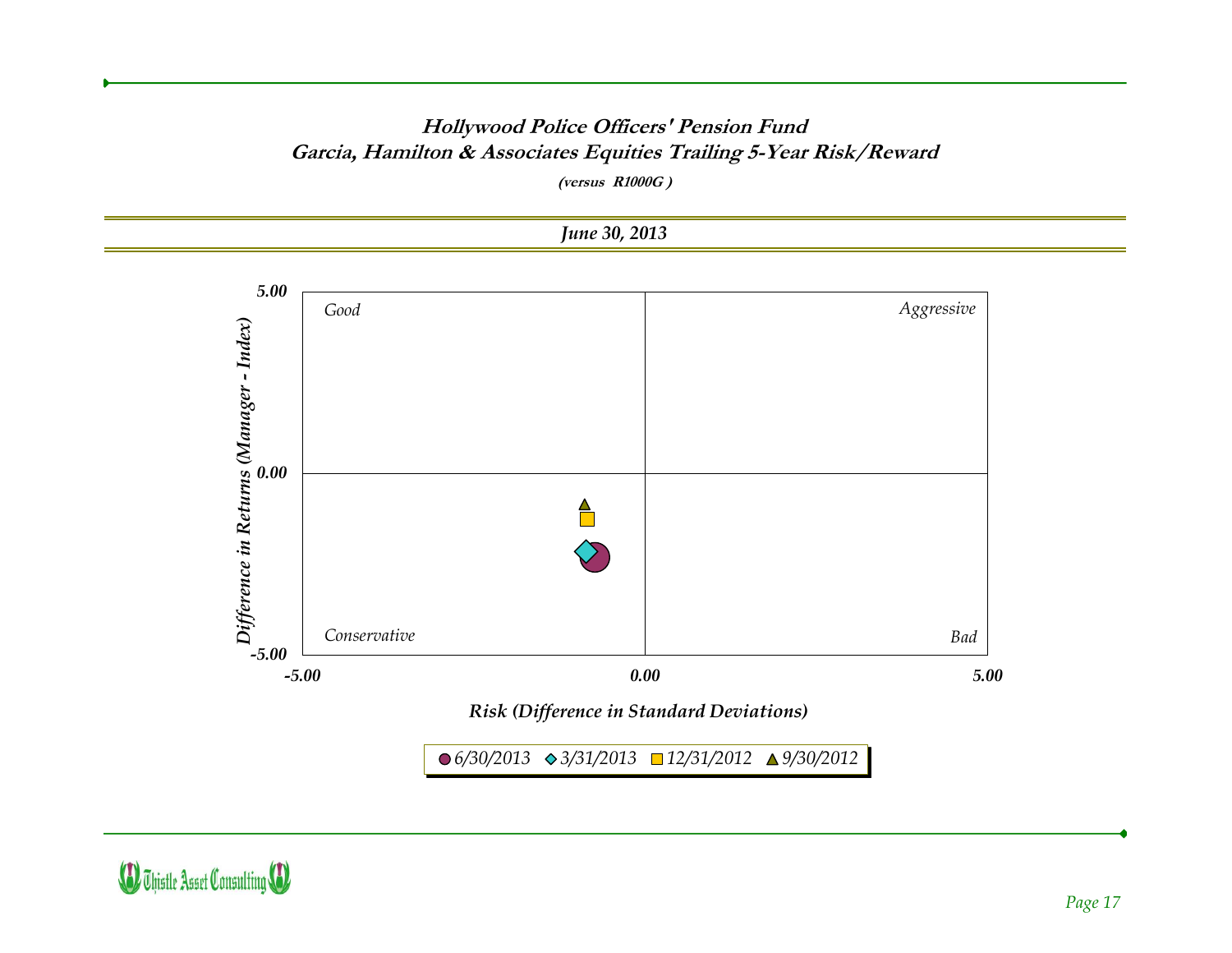#### **Hollywood Police Officers' Pension Fund Eagle Asset Management Equities Inception Risk/Reward**

**(versus R2000 )**



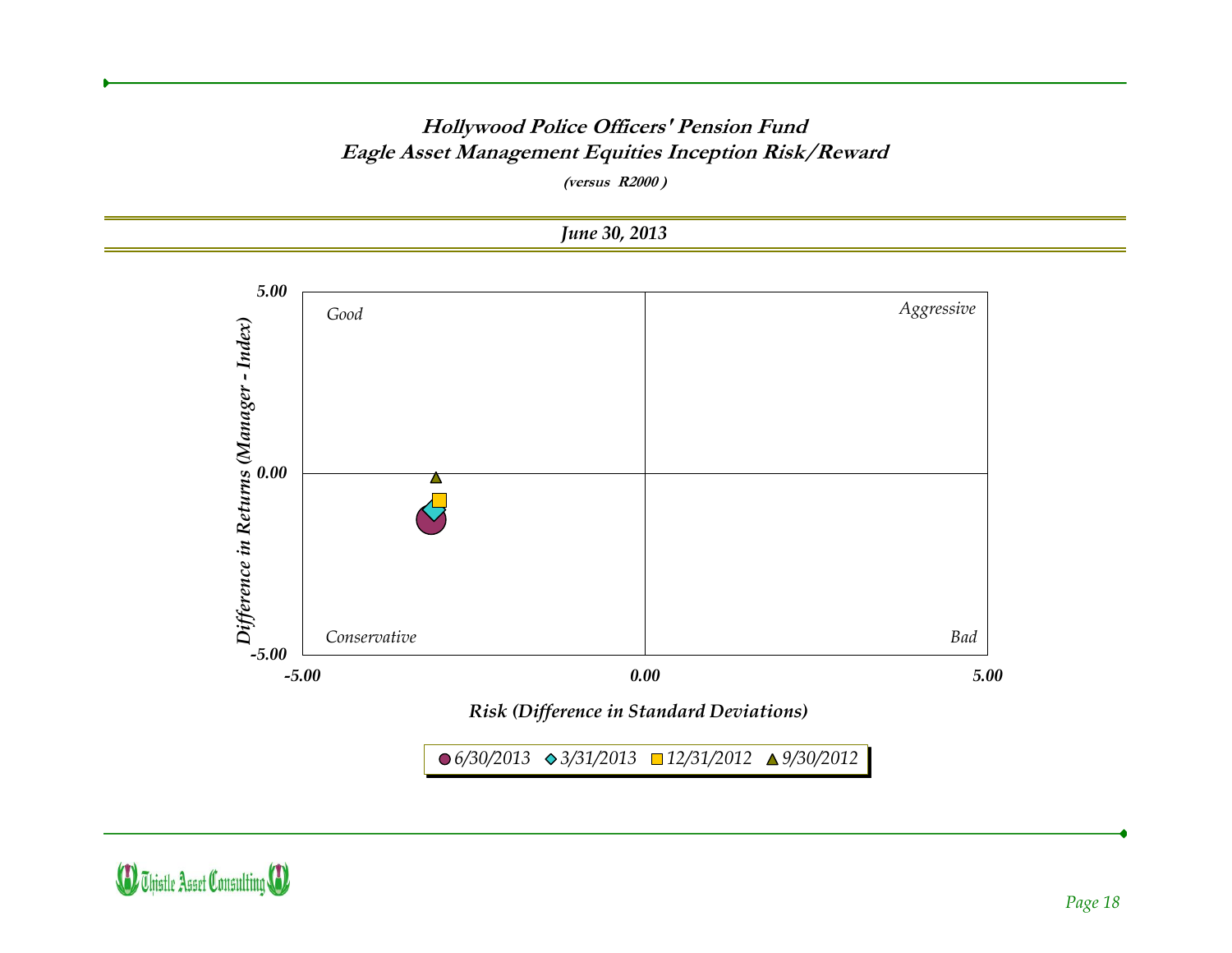#### **Hollywood Police Officers' Pension Fund Total Fixed Income Trailing 5-Year Risk/Reward**

**(versus 44.5% BCGC & 55.5% BCIGC)**



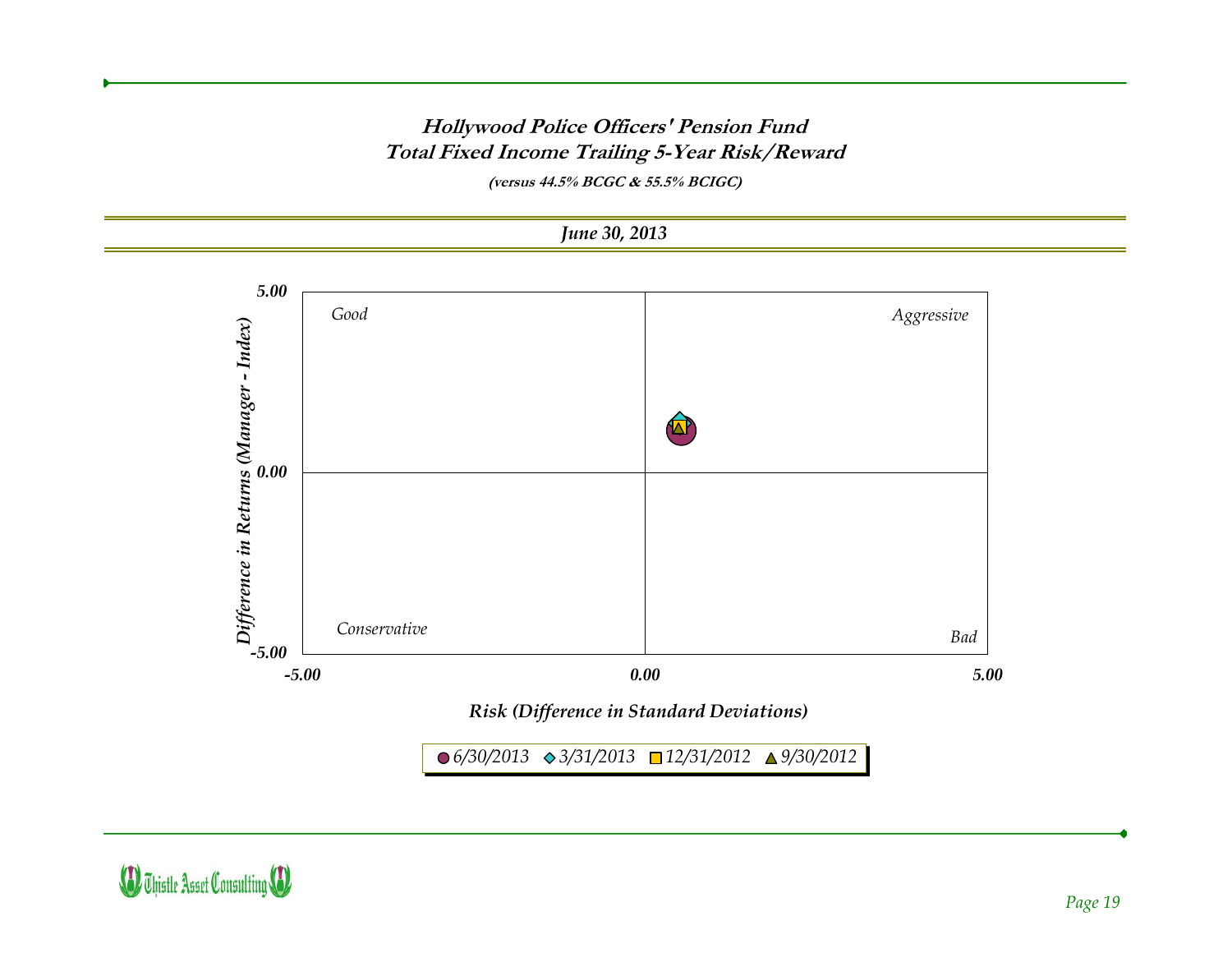#### **Hollywood Police Officers' Pension Fund Beta: Trailing 5-Year Risk**

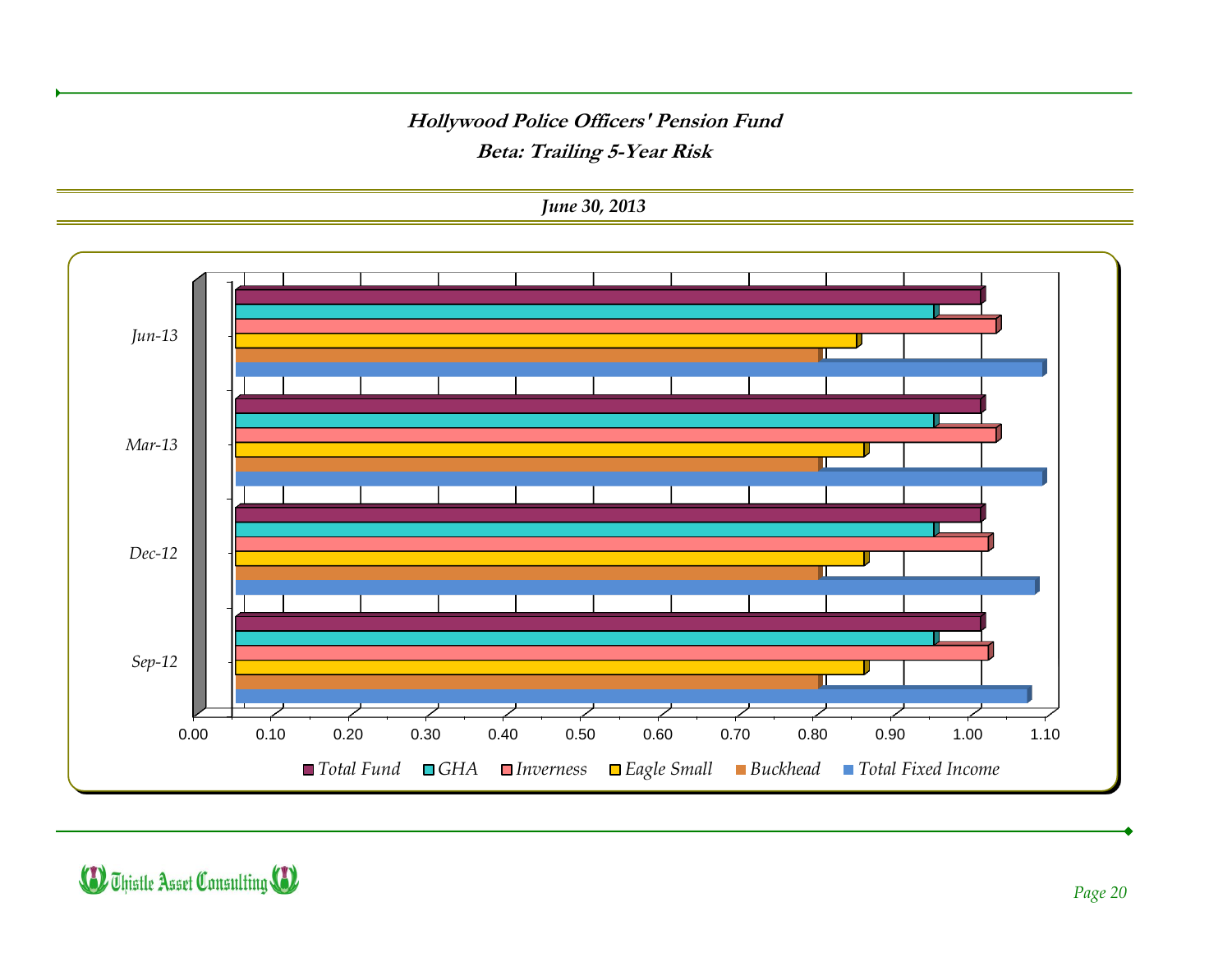**Hollywood Police Officers' Pension Fund Alpha: Trailing 5-Year Reward**

*June 30, 2013*



**D** Thistle Asset Consulting **D**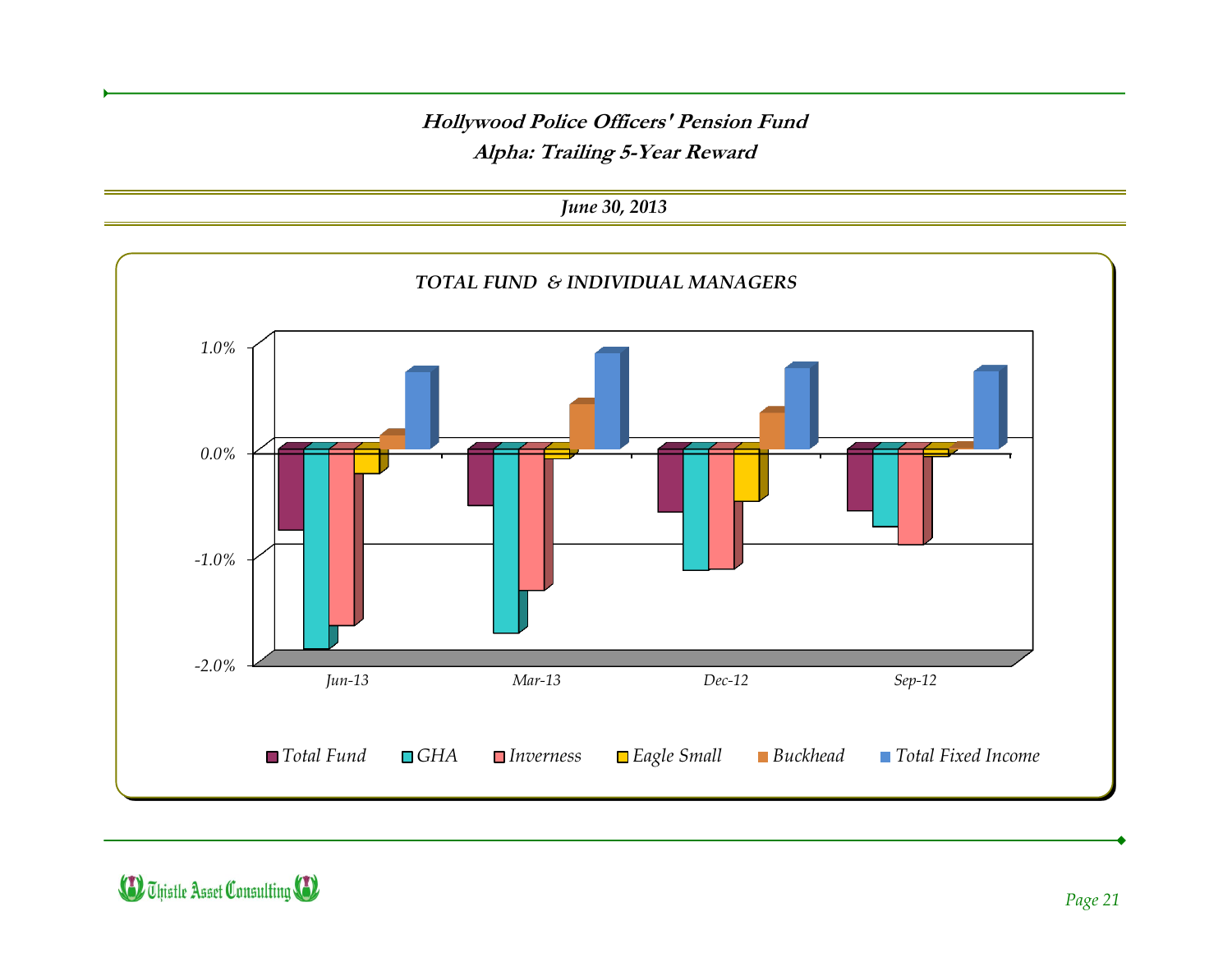**Hollywood Police Officers' Pension Fund Batting Average: 5-Years Trailing Risk/Reward**

*June 30, 2013*

*0 25 50 75 100 Jun-13 Mar-13 Dec-12 Sep-12 TOTAL FUND & INDIVIDUAL MANAGERS Total Fund GHA Inverness Eagle Small Buckhead Total Fixed Income*

**D** Thistle Asset Consulting (1)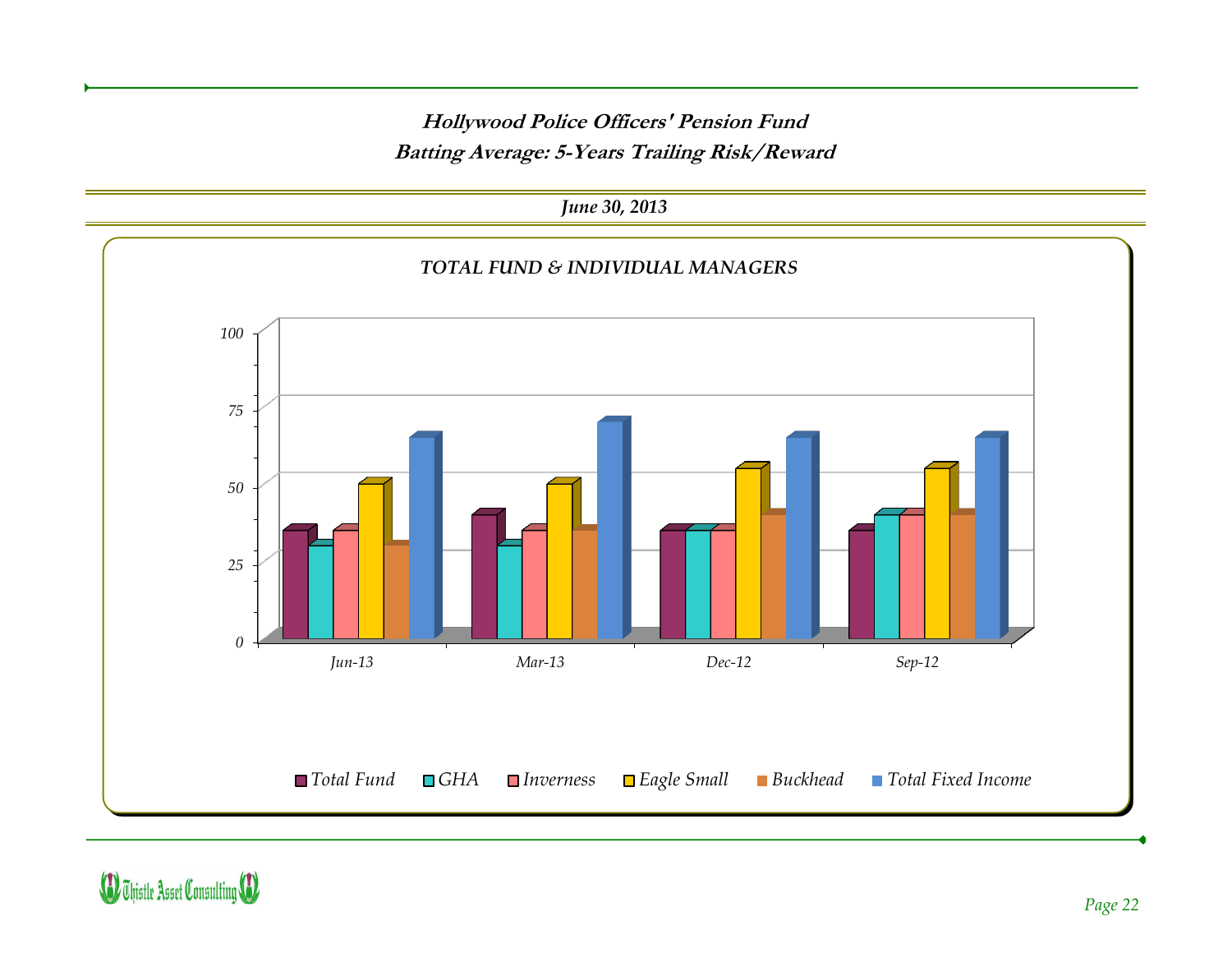### **Hollywood Police Officers' Pension Fund**

**Alpha & Beta: 5-Years Trailing (or Inception if Less)**

|                    | June 30, 2013                 |            |              |          |           |            |          |          |          |
|--------------------|-------------------------------|------------|--------------|----------|-----------|------------|----------|----------|----------|
|                    |                               |            | <b>BETA</b>  |          |           |            |          |          |          |
|                    | Current<br>Policy             | $\mu$ n-13 | Mar-13       | $Dec-12$ | $Sep-12$  | $\mu$ n-12 | Mar-12   | $Dec-11$ | Sep-11   |
| Total Fund         | $\star$                       | 1.01       | 1.01         | 1.01     | 1.01      | 1.01       | 1.01     | 1.01     | 1.00     |
| Managers, Equities |                               |            |              |          |           |            |          |          |          |
| GHA                | R1000G                        | 0.95       | 0.95         | 0.95     | 0.95      | 0.95       | 0.95     | 0.94     | 0.94     |
| <b>Inverness</b>   | S&P500                        | 1.03       | 1.03         | 1.02     | 1.02      | 1.02       | 1.01     | 1.01     | 0.99     |
| Eagle Small        | R2000                         | 0.85       | 0.86         | 0.86     | 0.86      | 0.86       | 0.86     | 0.86     | 0.86     |
| <b>Buckhead</b>    | R1000V                        | 0.80       | $0.80\,$     | 0.80     | 0.80      | 0.80       | 0.80     | 0.80     | 0.81     |
| Total Fixed Income | 44.5% BCGC, 55.5% BCIGC       | 1.09       | 1.09         | 1.08     | 1.07      | 1.07       | 1.08     | 1.08     | $1.07\,$ |
|                    |                               |            | <b>ALPHA</b> |          |           |            |          |          |          |
| Total Fund         | $\star$                       | $-0.76%$   | $-0.53%$     | $-0.59%$ | $-0.58%$  | $-0.48%$   | 0.12%    | 0.23%    | 0.13%    |
| Managers, Equities |                               |            |              |          |           |            |          |          |          |
| GHA                | R1000G                        | $-1.88%$   | $-1.73%$     | $-1.14%$ | $-0.73%$  | $-0.54%$   | $-0.26%$ | $-0.09%$ | $-0.58%$ |
| <b>Inverness</b>   | S&P500                        | $-1.66%$   | $-1.33\%$    | $-1.13%$ | $-0.90\%$ | $-0.54%$   | 0.48%    | 0.87%    | 0.06%    |
| Eagle Small        | R2000                         | $-0.23%$   | $-0.09\%$    | $-0.49%$ | $-0.07\%$ | $-0.25%$   | $0.87\%$ | 1.81%    | 2.16%    |
| <b>Buckhead</b>    | R1000V                        | 0.13%      | 0.42%        | 0.34%    | 0.01%     | $-0.16%$   | 0.57%    | 0.31%    | 0.33%    |
| Total Fixed Income | 44.5% BCGC, 55.5% BCIGC 0.72% |            | 0.90%        | 0.76%    | 0.73%     | 0.49%      | 0.57%    | 0.35%    | 0.32%    |

*\* 19% S&P500, 20.5% BCIGC, 20.5% BCGC, 5% BCIAB, 10% R1000G, 7% R1000V, 7% R2000, 7% S&P400 & 4% MM*

### (D) Thistle Asset Consulting (D)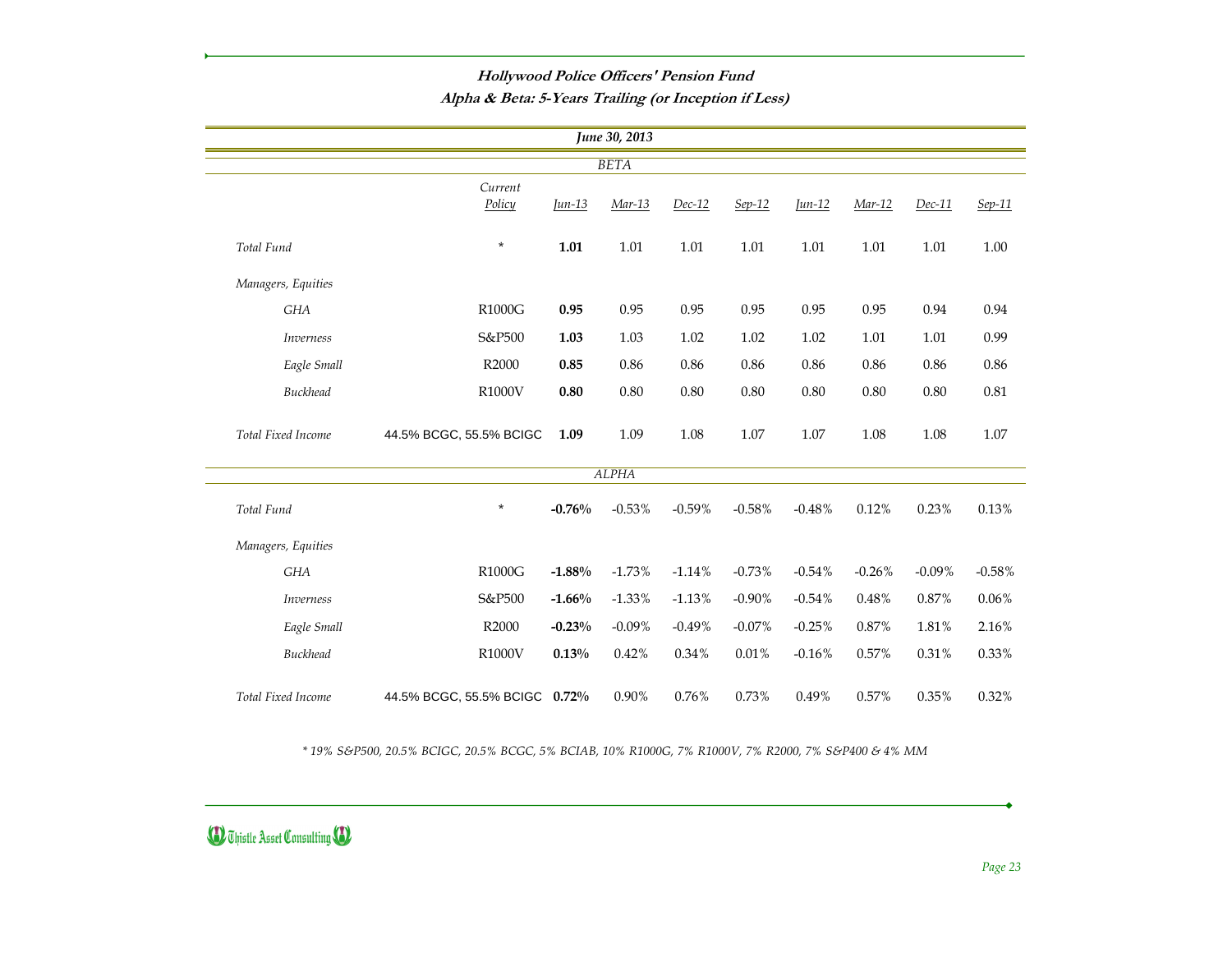### **Hollywood Police Officers' Pension Fund Batting Average: 5-Years Trailing (or Inception if Less)**

| June 30, 2013          |                         |            |        |          |          |            |          |          |        |
|------------------------|-------------------------|------------|--------|----------|----------|------------|----------|----------|--------|
|                        | Current<br>Policy       | $\mu$ n-13 | Mar-13 | $Dec-12$ | $Sep-12$ | $\mu$ n-12 | $Mar-12$ | $Dec-11$ | Sep-11 |
| Total Fund             | $\star$                 | 35.00      | 40.00  | 35.00    | 35.00    | 35.00      | 40.00    | 40.00    | 40.00  |
| Managers, Equities     |                         |            |        |          |          |            |          |          |        |
| GHA                    | <b>R1000G</b>           | 30.00      | 30.00  | 35.00    | 40.00    | 40.00      | 40.00    | 45.00    | 45.00  |
| Inverness              | S&P500                  | 35.00      | 35.00  | 35.00    | 40.00    | 40.00      | 45.00    | 45.00    | 40.00  |
| Eagle Small            | R2000                   | 50.00      | 50.00  | 55.00    | 55.00    | 55.00      | 60.00    | 65.00    | 70.00  |
| <b>Buckhead</b>        | R1000V                  | 30.00      | 35.00  | 40.00    | 40.00    | 40.00      | 45.00    | 45.00    | 45.00  |
| Managers, Fixed Income |                         |            |        |          |          |            |          |          |        |
| Total Fixed Income     | 44.5% BCGC, 55.5% BCIGC | 65.00      | 70.00  | 65.00    | 65.00    | 60.00      | 60.00    | 60.00    | 60.00  |

*\* 19% S&P500, 20.5% BCIGC, 20.5% BCGC, 5% BCIAB, 10% R1000G, 7% R1000V, 7% R2000, 7% S&P400 & 4% MM*

**D** Thistle Asset Consulting **(1)** 

*Page 24*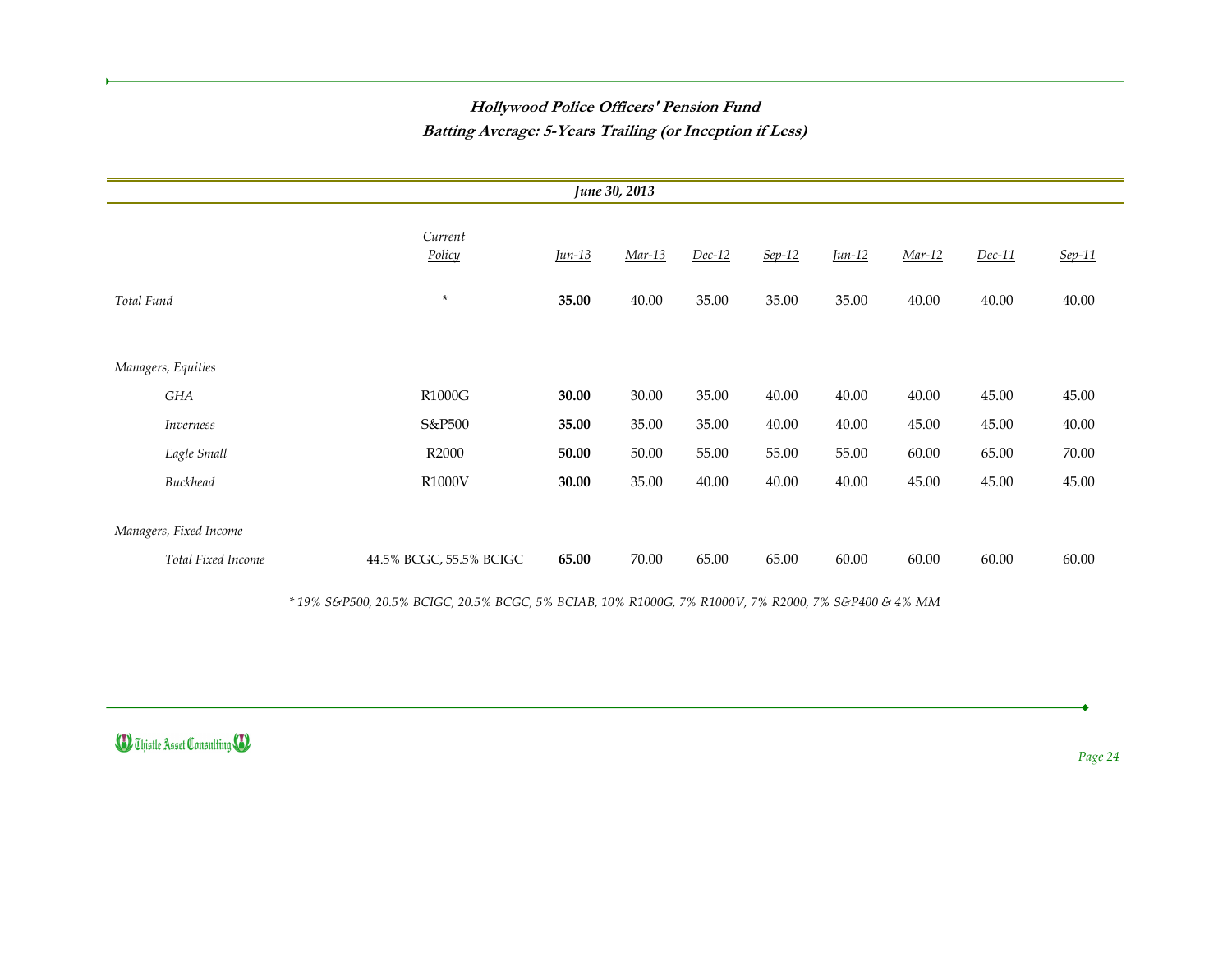| Qtr     | YTD   | 1Yr   | 3Yr   | 5Yr  | 10Yr            |
|---------|-------|-------|-------|------|-----------------|
|         |       |       |       |      |                 |
| 4.53    | 15.93 | 22.01 | 18.94 | 8.03 | 8.42            |
| 1.76    | 10.42 | 18.16 | 17.65 | 6.42 | 7.46            |
| 3.20    | 20.46 | 28.35 | 15.05 | 5.61 | 7.80            |
| 2.31    | 9.40  | 13.15 | 21.38 | 9.61 | 9.57            |
| 2.63    | 15.67 | 22.75 | 17.20 | 8.68 | 7.04            |
| 2.52    | 13.86 | 21.03 | 18.09 | 7.03 | 7.61            |
| 3.91    | 15.46 | 22.73 | 18.13 | 6.70 | 7.73            |
| 2.22    | 11.12 | 16.71 | 13.81 | 4.37 | 7.37            |
| $-0.56$ | 4.51  | 10.67 | 13.16 | 5.48 | 8.17            |
| 2.65    | 14.04 | 21.34 | 18.63 | 7.12 | 7.67            |
| 2.91    | 13.39 | 20.60 | 18.45 | 7.01 | 7.30            |
| 2.93    | 10.56 | 16.87 | 17.90 | 6.52 | 9.14            |
| 1.29    | 6.79  | 14.13 | 18.07 | 5.94 | 8.24            |
| 0.83    | 5.88  | 13.01 | 16.19 | 5.84 | 6.27            |
| 1.32    | 16.68 | 22.87 | 15.94 | 8.87 | 7.44            |
| 1.08    | 11.09 | 16.27 | 17.12 | 5.38 | 8.67            |
| 0.59    | 9.45  | 16.60 | 16.74 | 6.48 | 7.60            |
| $-2.19$ | 2.87  | 8.31  | 17.82 | 9.63 | 8.51            |
| 2.08    | 10.30 | 17.06 | 18.66 | 7.50 | 7.45            |
| 2.18    | 12.56 | 18.79 | 8.97  | 7.92 | 7.81            |
| 2.15    | 4.59  | 10.02 | 14.24 | 4.72 | 7.36            |
| 2.06    | 10.33 | 17.07 | 18.68 | 7.47 | 7.40            |
| 2.48    | 9.75  | 16.78 | 18.89 | 7.57 | 7.18            |
| 3.55    | 14.11 | 24.90 | 17.54 | 5.36 | 8.14            |
| 0.58    | 5.48  | 12.48 | 15.38 | 5.16 | 5.84            |
| 0.51    | 15.22 | 22.82 | 17.46 | 7.50 | 10.17           |
| 0.93    | 18.54 | 24.89 | 19.35 | n/a  | $n/\varepsilon$ |
| 2.87    | 12.56 | 18.90 | 13.64 | 5.72 | $n/\varepsilon$ |
|         |       |       |       |      |                 |

*Advanced Investment Partners - Large Cap - Gross Size 4.53 15.93 22.01 18.94 8.03 8.42 Atlanta Capital Management Co., LLC - High Quality Growth Plus - Gross Size 1.76 10.42 18.16 17.65 6.42 7.46 ICC Capital Management, Inc - Core Value - Gross Size 3.20 20.46 28.35 15.05 5.61 7.80 Logan Capital Management - Large Core 60/40 - Gross Size 2.31 9.40 13.15 21.38 9.61 9.57 Madison Investment Advisors, Inc. - Large Cap Equity (Instl) - Gross Size 2.63 15.67 22.75 17.20 8.68 7.04 Rhumbline Advisers Corporation - Russell 1000 Index Fund - Gross Size 2.52 13.86 21.03 18.09 7.03 7.61 Robeco Investment Management, Inc. - WPG Disc Equity Large Cap - Gross Size 3.91 15.46 22.73 18.13 6.70 7.73 South Texas Money Management - Large Cap Core - Gross Size Valley Forge Asset Management - Large Cap Core - Gross Size* **Russell 1000 2.65 14.04 21.34 18.63 7.12 7.67 S&P 500 2.91 13.39 20.60 18.45 7.01 7.30**

*Dana Investment Management - Large Growth - Gross Size 2.93 10.56 16.87 17.90 6.52 9.14 Denver Investment Advisors, LLC - Growth - Gross Size 1.29 6.79 14.13 18.07 5.94 8.24 Garcia Hamilton & Associates - Quality Growth - Gross Size ICC Capital Management, Inc - Large Cap Growth Equity - Gross Size 1.32 16.68 22.87 15.94 8.87 7.44 Logan Capital Management - Large Cap Growth - Gross Size Montag & Caldwell, Inc. - Large Cap Growth - Gross Size 0.59 9.45 16.60 16.74 6.48 7.60 Polen Capital Management - Large Cap Growth - Gross Size -2.19 2.87 8.31 17.82 9.63 8.51 Rhumbline Advisers Corporation - Russell 1000 Growth Index Fund - Gross Size 2.08 10.30 17.06 18.66 7.50 7.45 Sawgrass Asset Management, LLC - Large Cap Growth Equity - Gross Size 2.18 12.56 18.79 8.97 7.92 7.81 Silvant Capital - Select LCG Stock - Grosss Size 2.15 4.59 10.02 14.24 4.72 7.36* **Russell 1000 Growth 2.06 10.33 17.07 18.68 7.47 7.40 S&P 500/Citigroup Growth 2.48 9.75 16.78 18.89 7.57 7.18** Inverness Equities (FYE) 3.55 14.11 24.90 17.54 5.36 8.14 GHA Equities (FYE) 6.84 12.48 15.38 5.16 5.84 Eagle Small Cap Equities (FYE) Rhumbline Mid Cap Equity (FYE) 18.54 0.93 18.54 24.89 19.35 n/a n/a Buckhead Equities (FYE) 2.87 12.56 18.90 13.64 5.72 n/a

**(D)** Thistle Asset Consulting **(D)** 

*Page 25*

## *CORE EQUITY*

### *GROWTH EQUITY*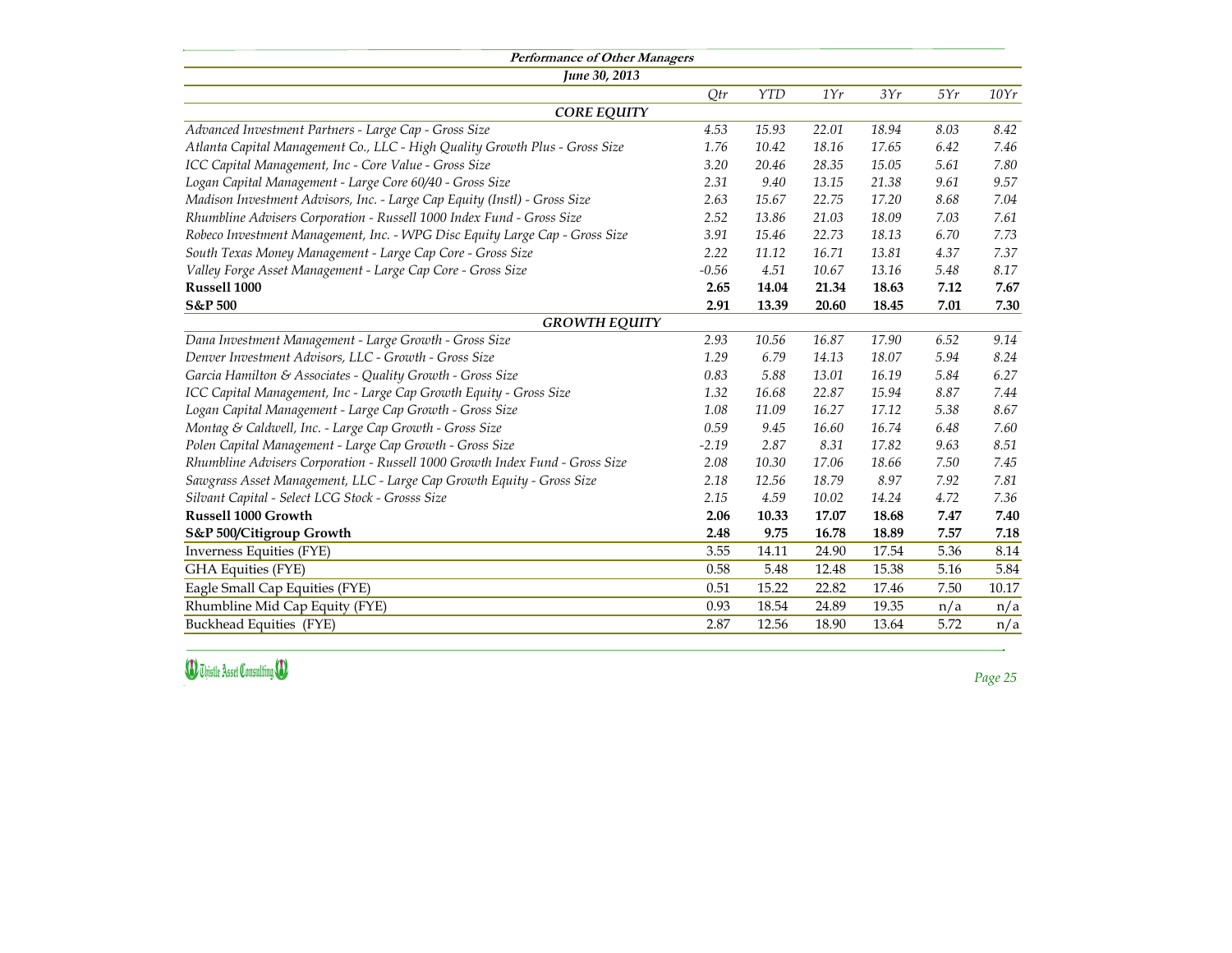| Periormance of Uther Managers<br><b>June 30, 2013</b>                       |               |       |                 |       |       |       |
|-----------------------------------------------------------------------------|---------------|-------|-----------------|-------|-------|-------|
|                                                                             | Qtr           | YTD   | 1Yr             | 3Yr   | 5Yr   | 10Yr  |
| <b>VALUE EQUITY</b>                                                         |               |       |                 |       |       |       |
| BRC Investment Management Large Cap Value - Gross Size                      | 0.29          | 14.65 | 20.94           | 19.32 | 7.71  | 10.95 |
| Buckhead Capital Management - Value Equity - Low P/E - Gross Size           | 3.19          | 13.35 | 19.94           | 14.44 | 6.43  | 7.09  |
| Ceredex Value Ad Large Cap Value                                            | 3.35          | 18.12 | 26.08           | 18.50 | 9.26  | 9.64  |
| Eagle Asset Management - Value - Institutional - Gross Size                 | 7.34          | 22.58 | 30.70           | 18.77 | 6.47  | 8.88  |
| ICC Capital Management, Inc - Core Value - Gross Size                       | 3.20          | 20.46 | 28.35           | 15.05 | 5.61  | 7.80  |
| Missouri Valley Partners - Large Cap Value - Gross Size                     | 3.15          | 15.30 | 23.00           | 17.38 | 5.25  | 6.48  |
| Rhumbline Advisers Corporation - Russell 1000 Value Index Fund - Gross Size | 3.24          | 17.64 | 25.29           | 18.48 | 6.76  | 7.85  |
| The Boston Company Asset Mgmt., LLC - US Large Cap Value Equity Management  | 5.36          | 22.80 | 33.41           | 18.59 | 6.75  | 10.01 |
| RBC Global Asset Management, Inc. - Large Cap Value - Gross Size            | 3.11          | 16.48 | 23.70           | 18.65 | 6.74  | 9.13  |
| RNC Genter Capital - Dividend Income Equity - Gross Size                    | 4.26          | 14.31 | 20.40           | 18.39 | 10.16 |       |
| Westwood Management Corporation - LargeCap Equity - Gross Size              | 4.18          | 17.33 | 24.18           | 18.25 | 5.07  | 9.34  |
| <b>Russell 1000 Value</b>                                                   | 3.20          | 17.67 | 25.32           | 18.51 | 6.67  | 7.79  |
| <b>S&amp;P 500/Citigroup Value</b>                                          | 3.36          | 17.64 | 25.04           | 18.10 | 6.47  | 7.34  |
| <b>MID-CAP EQUITY</b>                                                       |               |       |                 |       |       |       |
| Amalgamated Bank - LongView 400 MidCap Index Fund - Gross Size              | 1.02          | 18.75 | 25.19           | 19.43 | 8.89  | 10.73 |
| Batterymarch Financial Mgmt., Inc. - US Mid Cap Russell - Gross Size        | 2.50          | 19.50 | 27.02           | 20.09 | 6.57  | 10.72 |
| Chicago Equity Partners, LLC - Mid Cap Core Equity - Gross Size             | $-0.34$       | 18.13 | 25.33           | 21.92 | 8.83  | 9.99  |
| Rhumbline Advisers Corporation - S&P 400 Index Fund - Gross Size            | 0.97          | 18.62 | 25.01           | 19.46 | 8.14  | 10.37 |
| Robeco Investment Management, Inc. - BPAM Mid Cap Value Equity - Gross Size | 3.96          | 22.69 | 29.66           | 22.69 | 13.35 | 13.53 |
| <b>Russell Midcap</b>                                                       | 2.21          | 18.77 | 25.41           | 19.53 | 8.28  | 10.65 |
| <b>S&amp;P Midcap 400</b>                                                   | 1.00          | 18.72 | 25.18           | 19.45 | 8.91  | 10.74 |
| <b>SMID-CAP EQUITY</b>                                                      |               |       |                 |       |       |       |
| <i>Advanced Investment Partners</i>                                         | 2.03          | 23.64 | 33.37           | 24.08 | 11.54 | 11.78 |
| AtlantaCapital Management - High Quality SMID - Gross Size                  | 2.43          | 20.76 | 26.05           | 22.72 | 14.32 |       |
| Eagle Asset Management - SMID Core - Institutional - Gross Size             | 1.24          | 16.96 | 24.02           | 17.78 | 8.08  | 11.31 |
| Kayne AndersonRudnick - SMID Core - Gross Size                              | $-0.23$       | 13.21 | 16.74           | 16.27 | 11.09 | 8.38  |
| Westwood Management Corporation - SMID Cap Equity - Gross Size              | 0.06          | 17.71 | 25.49           | 18.44 | 10.45 | 15.22 |
| <b>Russell 2500</b>                                                         | 2.27          | 18.99 | 25.61           | 19.57 | 9.12  | 10.34 |
| Inverness Equities (FYE)                                                    | 3.55          | 14.11 | 24.90           | 17.54 | 5.36  | 8.14  |
| <b>GHA Equities (FYE)</b>                                                   | 0.58          | 5.48  | 12.48           | 15.38 | 5.16  | 5.84  |
| Eagle Small Cap Equities (FYE)                                              | 0.51          | 15.22 | 22.82           | 17.46 | 7.50  | 10.17 |
| Rhumbline Mid Cap Equity (FYE)                                              | 0.93          | 18.54 | 24.89           | 19.35 | n/a   | n/a   |
| $D_{\text{total}}$ 1.1. $\sim$ 1.1. $\sim$ 1.1.<br>(T1/T)                   | $\cap$ $\cap$ | 10F   | 10 <sub>0</sub> | 10(1  | F.70  |       |

Inverness Equities (FYE). GHA Equities (FYE). Eagle Small Cap Equities (FYE) Rhumbline Mid Cap Equity (FYE) Buckhead Equities (FYE) 2.87 12.56 18.90 13.64 5.72 n/a

**D** Thistle Asset Consulting **B** 

*Page 26*

| $\bigl( r \bigr)$             |  |
|-------------------------------|--|
|                               |  |
| 95                            |  |
| 09                            |  |
| 64                            |  |
| 88                            |  |
| 80                            |  |
| 48                            |  |
| 85                            |  |
| $01\,$                        |  |
| 13                            |  |
|                               |  |
| 34                            |  |
| 79                            |  |
| 34                            |  |
|                               |  |
| 73                            |  |
| $7^\circ$                     |  |
| 99                            |  |
| 37                            |  |
| 53                            |  |
| 65                            |  |
| 74                            |  |
|                               |  |
| 78                            |  |
|                               |  |
| 31                            |  |
| 38                            |  |
| $\boldsymbol{\Sigma}$         |  |
| 34                            |  |
|                               |  |
| $14\,$                        |  |
| 84                            |  |
| $\mathbf 1$<br>$\overline{'}$ |  |
| Í                             |  |

## *VALUE EQUITY*

## *MID-CAP EQUITY*

## *SMID-CAP EQUITY*

**Performance of Other Managers** *June 30, 2013*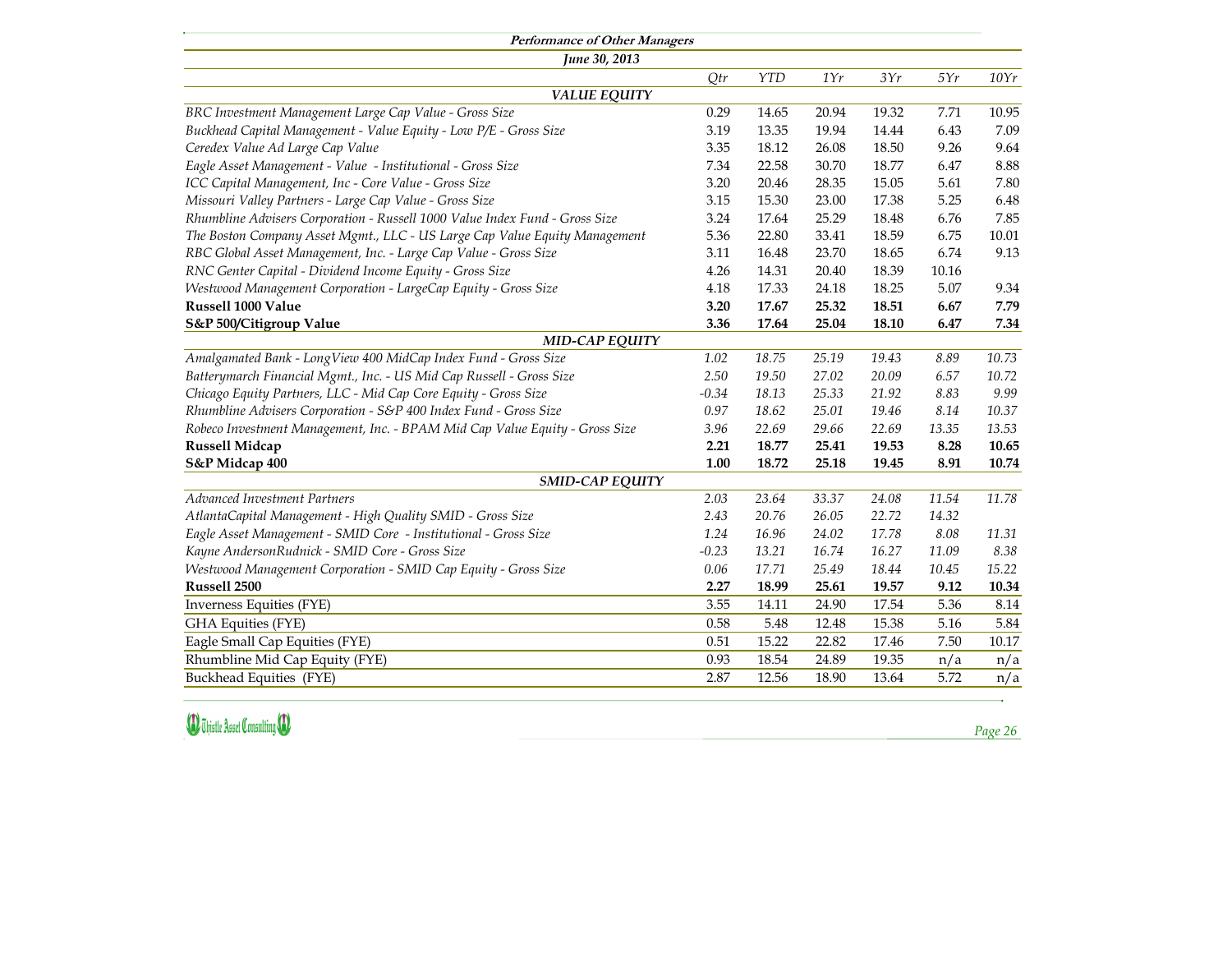## **Dow Jones Wilshire 5000 (Full Cap)**

| <b>Performance of Other Managers</b>                                                                          |          |          |         |         |         |       |
|---------------------------------------------------------------------------------------------------------------|----------|----------|---------|---------|---------|-------|
| <b>June 30, 2013</b>                                                                                          |          |          |         |         |         |       |
|                                                                                                               | Qtr      | YTD      | 1Yr     | 3Yr     | 5Yr     | 10Yr  |
| ALL CAP EQUITY                                                                                                |          |          |         |         |         |       |
| Advanced Investment Partners - AllCap - Gross Size                                                            | 3.10     | 14.85    | 2.36    | 20.12   | 7.77    | 7.80  |
| BuckheadCaptial Management - All Cap - Gross Size                                                             | 3.23     | 13.67    | 19.72   | 14.81   | 5.13    | 7.82  |
| Chartwell Investment Partners - Premium Yield Equity - Gross Size                                             | 2.98     | 13.95    | 20.36   | 18.85   | 8.75    | 7.72  |
| Diamond Hill Capital Management, Inc. - Diamond Hill Select Equity - Gross Size                               | 7.60     | 26.00    | 33.18   | 18.52   | 8.26    | 12.14 |
| HGK Asset Management - All Cap - Gross Size                                                                   | 3.97     | 16.72    | 22.66   | 17.48   | 6.75    |       |
| ICC Capital Management, Inc - Multi-Cap Eq. - Gross Size                                                      | $-2.38$  | 9.31     | 16.11   | 9.80    | 8.30    | 11.48 |
| Intrepid Capital Management, Inc. - Intrepid Multi-Cap Equity - Gross Size                                    | 1.12     | 10.39    | 15.10   | 13.17   | 10.46   | 10.00 |
| Oak Ridge Investments, LLC - All-Cap - Gross Size                                                             | 1.76     | 11.05    | 13.97   | 16.76   | 6.50    | 8.57  |
| <b>Russell 3000</b>                                                                                           | 2.69     | 14.34    | 21.46   | 18.63   | 7.25    | 7.81  |
| <b>Dow Jones Wilshire 5000 (Full Cap)</b>                                                                     | 2.77     | 14.10    | 21.13   | 18.46   | 7.19    | 7.96  |
| <b>SMALL CAP EQUITY</b>                                                                                       |          |          |         |         |         |       |
| Atlanta Capital Management Co., LLC - High Quality Small Cap - Gross Size                                     | 4.31     | 19.35    | 24.38   | 22.44   | 14.89   | 13.05 |
| BuckheadCaptial Management - Small Cap Value - Gross Size                                                     | 3.97     | 22.68    | 22.83   | 14.80   | 7.45    | 9.79  |
| Ceredex - Value Ad Small Cap Value - Gross Size                                                               | 0.28     | 19.29    | 24.42   | 18.38   | 12.36   | 13.61 |
| DePrince, Race, Zollo, Inc. - Small Cap Value - Gross Size                                                    | 3.06     | 19.42    | 26.68   | 17.47   | 12.33   | 11.70 |
| Eagle Asset Management - Small Cap Core - Institutional - Gross Size                                          | 0.04     | 15.06    | 22.84   | 18.06   | 8.15    | 10.93 |
| GW Capital, Inc. - Small Cap Value Equity - Gross Size                                                        | $-0.64$  | 21.28    | 29.83   | 19.90   | 8.82    | 14.57 |
| Intrepid Capital Management, Inc. - Intrepid Small Cap - Gross Size                                           | $-0.39$  | 5.90     | 10.34   | 12.38   | 13.48   | 11.53 |
| Kayne Anderson Rudnick Invst. - Small Cap - Gross Size                                                        | 1.30     | 13.48    | 15.94   | 20.14   | 13.18   | 11.87 |
| Missouri Valley Partners                                                                                      | 2.70     | 20.49    | 29.00   | 23.45   | 13.92   | 10.94 |
|                                                                                                               |          | 17.20    | 18.45   | 19.89   | 4.19    | 6.18  |
| Sawgrass Asset Management, LLC - Small Cap Growth Equity - Gross Size                                         | 3.63     |          |         |         |         |       |
| Silvant Capital - Small Cap Growth - Gross Size                                                               | 5.05     | 18.22    | 25.61   | 21.98   | 8.43    | 9.99  |
| <b>Russell 2000</b>                                                                                           | 3.08     | 18.01    | 24.21   | 18.67   | 8.77    | 9.53  |
| <b>S&amp;P SmallCap 600</b>                                                                                   | 3.92     | 18.77    | 25.18   | 20.27   | 9.95    | 10.77 |
| <b>REAL ESTATE (3/31/2013)</b><br>American Realty Advisors - Core Equity Real Estate-Sep. Accts. - Gross Size | 2.48     | 5.04     | 10.68   | 13.67   | $-0.90$ |       |
| Cornerstone Real Estate Advisors, Inc. - US REIT TR - Gross Size                                              | 7.32     | 10.33    | 13.90   | 17.61   | 8.28    | 14.91 |
| Intercontinental - US REIF - Gross Size                                                                       | 2.75     | 9.22     | 15.07   | 12.57   | $-0.87$ |       |
|                                                                                                               |          |          |         |         |         |       |
| JPMorgan Asset Management - Strategic Property Fund - Gross Size                                              | 3.40     | 6.28     | 12.85   | 15.12   | 0.51    | 8.00  |
| Principal Global - Real Estate Core - Gross Size                                                              | 3.14     | 5.40     | 13.22   | 16.60   | $-0.89$ | 6.45  |
| <b>Dow Jones Wilshire REIT Index</b>                                                                          | 7.43     | 10.10    | 14.02   | 17.35   | 6.32    | 12.24 |
| <b>NCREIF Property Index</b>                                                                                  | 2.57     | 5.18     | 10.52   | 13.30   | 2.32    | 8.51  |
| <b>INTERNATIONAL EQUITY</b>                                                                                   |          |          |         |         |         |       |
| Altrinsic Global Advisors - International Equity - Gross Size                                                 | $-1.66$  | 8.32     | 16.57   | 9.62    | 2.98    | 8.81  |
| DePrince, Race, Zollo, Inc. - International Equity - Gross Size                                               | $-0.83$  | 10.25    | 17.90   | 7.04    | 1.93    | 8.76  |
| Harding Loevner - International Equity - Gross Size                                                           | $-1.92$  | 7.15     | 15.45   | 11.31   | 4.17    | 10.76 |
| Harding Loevner - Emerging Mkts. Equity - Gross Size                                                          | $-5.13$  | 0.87     | 8.64    | 8.12    | 1.66    | 16.37 |
| ICC Capital Management, Inc - International ADR Equity - Gross Size                                           | $-0.61$  | 11.05    | 18.64   | 11.11   | 2.62    | 7.69  |
| INVESCO - International EM Equity - Gross Size                                                                | $-10.19$ | $-10.21$ | $-5.18$ | $-1.29$ | $-2.82$ |       |
| OFI Institutional Asset Mgmt. - Emerging Mkts. Equity - Gross Size                                            | $-3.70$  | 1.40     | 8.97    | 9.23    | 6.62    |       |
| The Boston Company Asset Mgmt., LLC - International Core Equity Management                                    | 2.05     | 14.52    | 24.60   | 13.81   | $-0.01$ | 8.94  |
| Thornburg Investment Mgmt. - International Equity - Gross Size                                                | $-1.31$  | 7.08     | 13.92   | 8.93    | 1.37    | 10.94 |
| <b>MSCI EAFE</b>                                                                                              | $-0.73$  | 11.36    | 19.14   | 10.55   | $-0.16$ | 8.16  |
| <b>MSCI EMERGING MARKETS</b>                                                                                  | $-7.95$  | $-4.32$  | 3.23    | 3.72    | $-0.11$ | 14.02 |
| Inverness Equities (FYE)                                                                                      | 3.55     | 14.11    | 24.90   | 17.54   | 5.36    | 8.14  |
| <b>GHA Equities (FYE)</b>                                                                                     | 0.58     | 5.48     | 12.48   | 15.38   | 5.16    | 5.84  |
| Eagle Small Cap Equities (FYE)                                                                                | 0.51     | 15.22    | 22.82   | 17.46   | 7.50    | 10.17 |
|                                                                                                               |          |          |         |         |         |       |
| Rhumbline Mid Cap Equity (FYE)                                                                                | 0.93     | 18.54    | 24.89   | 19.35   | n/a     | n/a   |
| <b>Buckhead Equities (FYE)</b>                                                                                | 2.87     | 12.56    | 18.90   | 13.64   | 5.72    | n/a   |

**B)** Thistle Asset Consulting (B)

*Page 27*